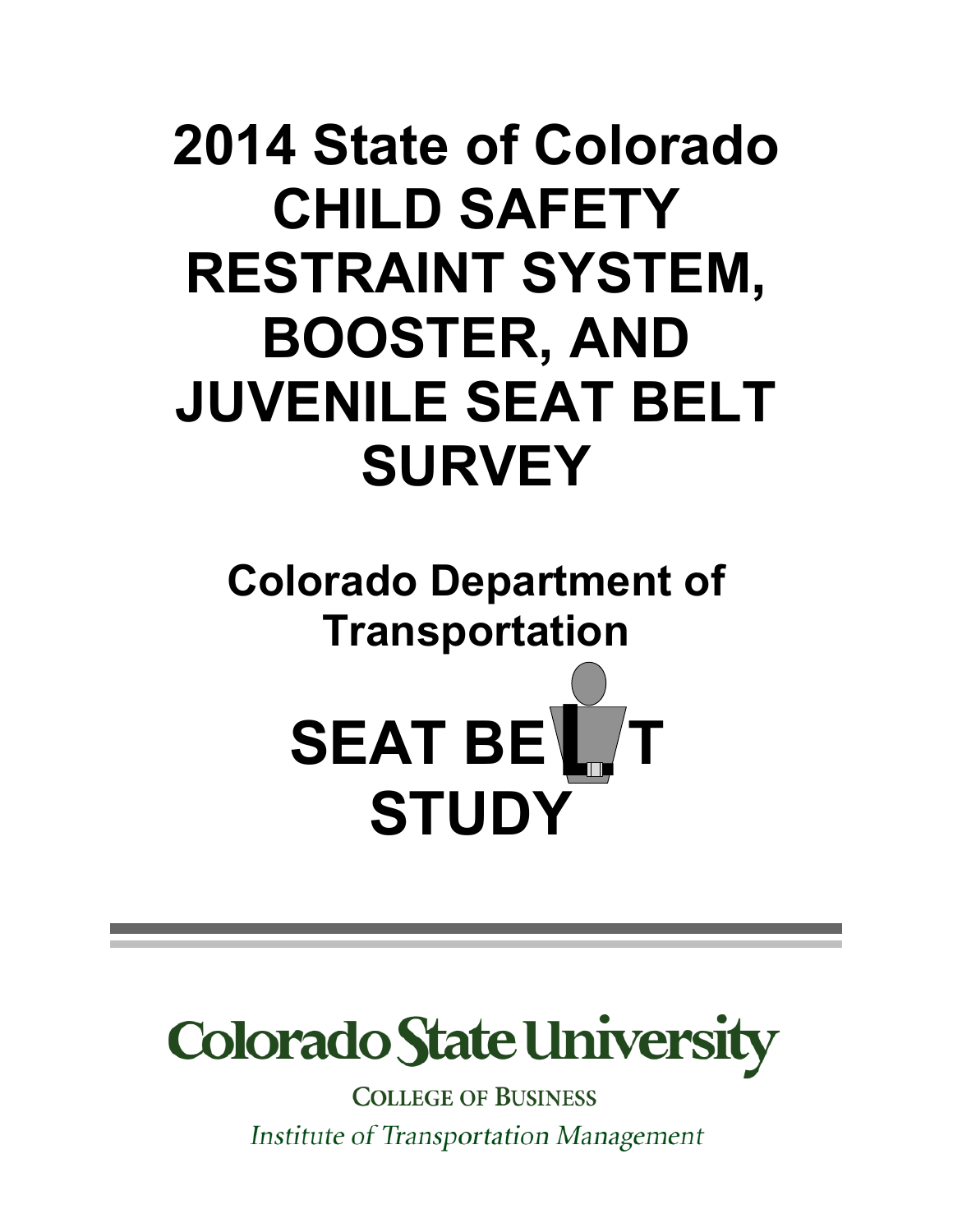# **TABLE OF CONTENTS**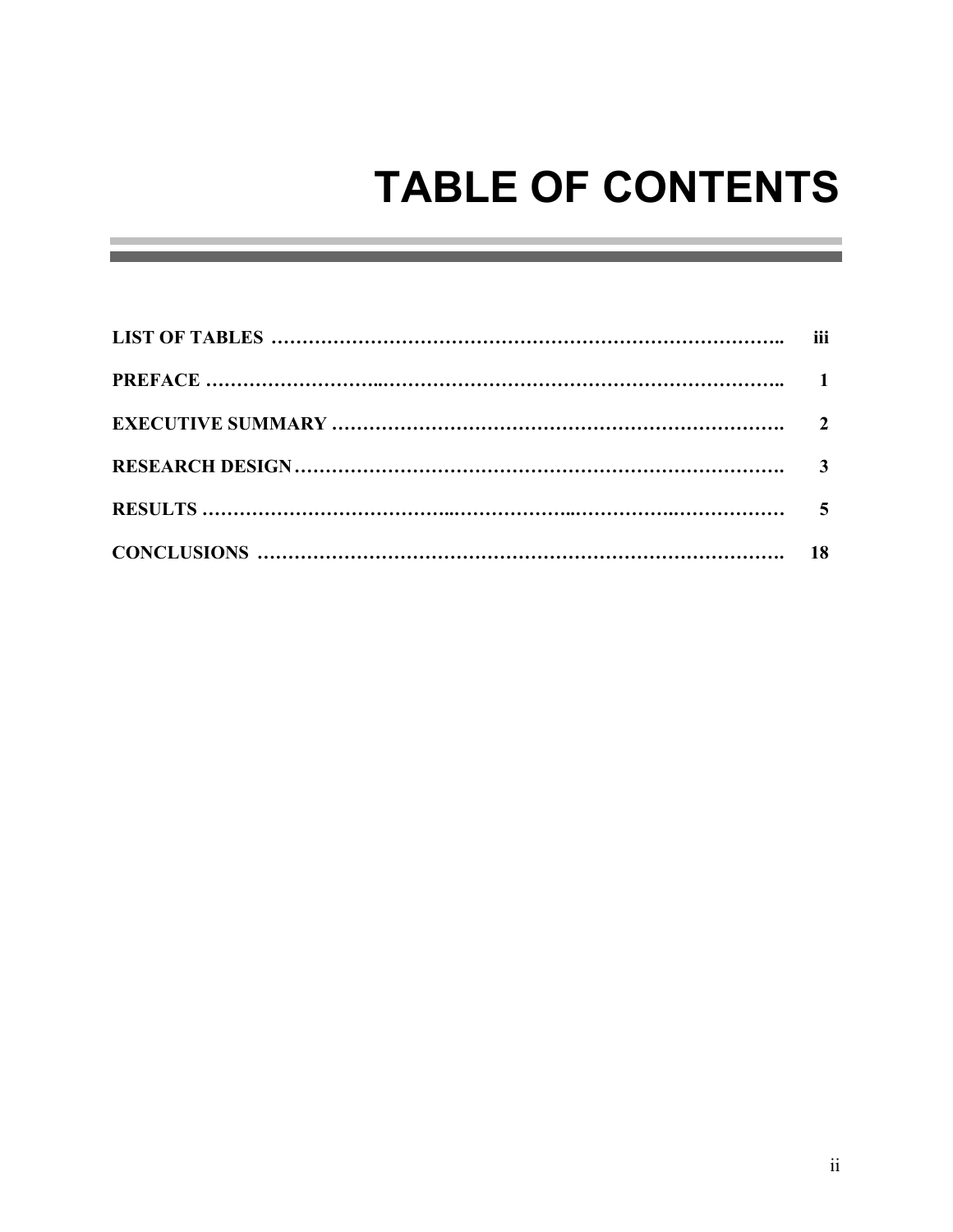# **LIST OF TABLES**

the control of the control of the control of

| <b>Table</b>   |                                                                                                                                                                                            | Page                        |
|----------------|--------------------------------------------------------------------------------------------------------------------------------------------------------------------------------------------|-----------------------------|
| 1              | 2014 Estimates for Use of Seat Belts by Drivers, Children, and Juveniles                                                                                                                   | 5                           |
| $\overline{2}$ | 2014 and 2013 Estimates of Combined Front and Rear Child                                                                                                                                   | $\overline{7}$              |
| $\mathbf{3}$   | 2014 and 2013 Estimates of Combined Front and Rear Child                                                                                                                                   | 8                           |
| $\overline{4}$ | 2014 and 2013 Estimates of Combined Front and Rear Child<br>Restraint, Booster, and Juvenile Usage by Weekday/Weekend                                                                      | 9                           |
| 5              |                                                                                                                                                                                            | 9                           |
| 6              | 2014 and 2013 Driver Seat Belt Usage by Vehicle                                                                                                                                            |                             |
| $\overline{7}$ | 2014 and 2013 Driver Seat Belt Usage by                                                                                                                                                    | <b>10</b>                   |
| 8              | 2014 and 2013 Front/Rear Child Restraint Usage by Vehicle Type                                                                                                                             | <b>11</b>                   |
| 9              |                                                                                                                                                                                            |                             |
| 10             | 2014 and 2013 Juvenile Seat Belt Usage by Vehicle Type                                                                                                                                     | 13                          |
| 11             | 2014 and 2013 Colorado County Results<br>a. Front Seat and Rear Seat Combined Safety Restraint System<br>(Child newborn - 4 years)<br>c. Front Seat and Rear Seat Combined (Juvenile 5-15) | 14<br>15<br><b>16</b><br>17 |

a sa kacamatan ing Kabupatèn Kabupatèn Kabupatèn Kabupatèn Kabupatèn Kabupatèn Kabupatèn Kabupatèn Kabupatèn K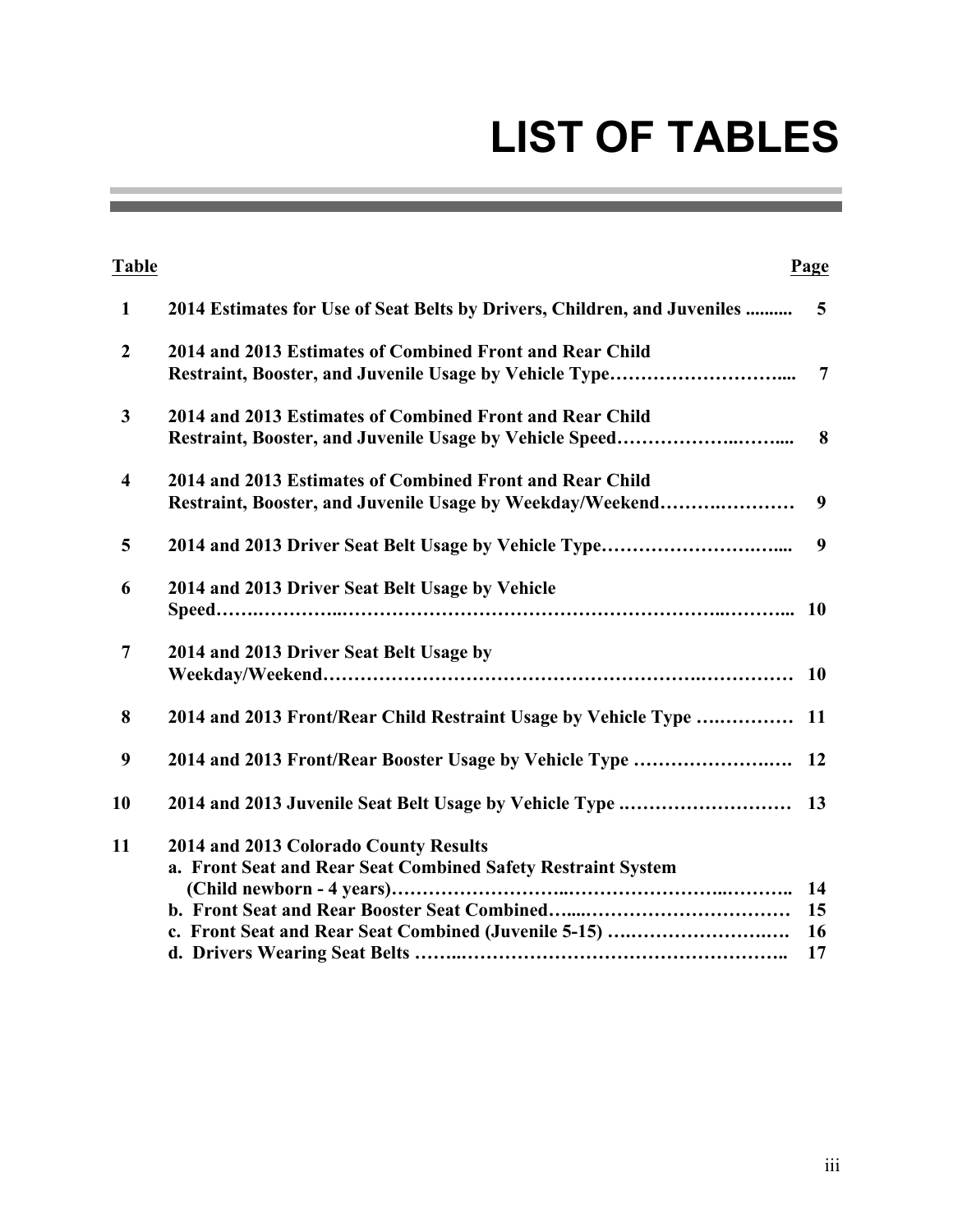# **PREFACE**

The Institute of Transportation Management (ITM) at Colorado State University conducted a comprehensive study of child safety restraint systems (child car seats and booster seats) and juvenile seat belt usage from June 15 through 28, 2014. The survey was designed to collect and analyze data related to usage of seat belts for drivers, safety restraint systems for children (newborn - 4 years), and booster and seat belt usage for juveniles (5 - 15 years). Vehicles included in the survey were passenger cars, trucks, vans, and SUVs used for private transportation. Commercial vehicles were not included in the study.

The Institute of Transportation Management is pleased to have participated in the 2014 Colorado seat belt usage surveys. The design of this study is representative of the population movements and trends within the State of Colorado and thus provides a useful projection of actual child safety restraint system, booster, and juvenile seat belt usage. With the data and analyses emanating from this study, Colorado Department of Transportation (CDOT), Office of Transportation Safety (OTS) will have current and accurate information upon which to base future transportation safety program decisions. The data and the analyses submitted to CDOT/OTS are, to the best of my knowledge, accurate and complete.

G. James Francis Principal Investigator Institute of Transportation Management Colorado State University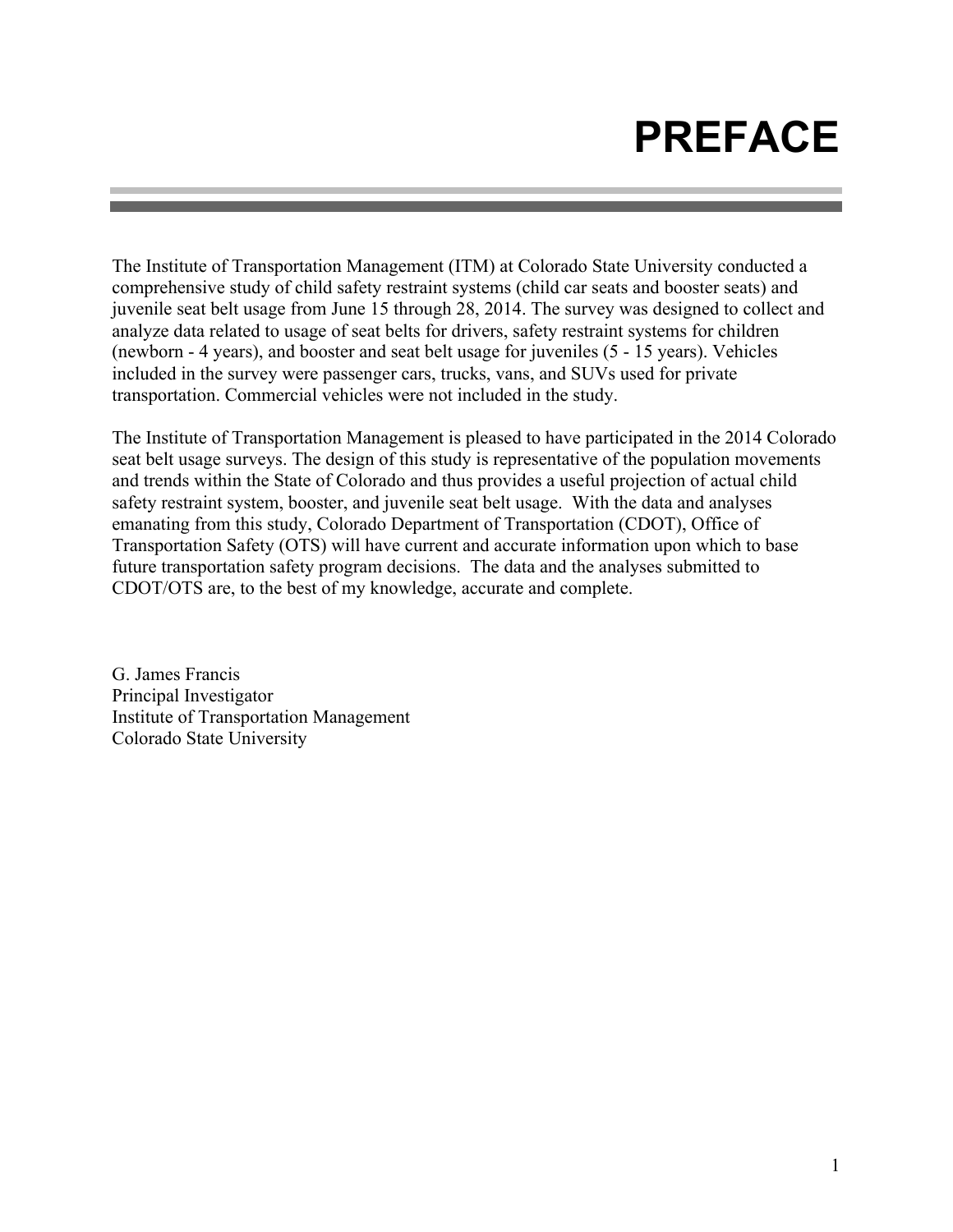# **EXECUTIVE SUMMARY**

Dr. G.J. Francis served as Principal Investigator, Burt Deines as Project Coordinator, and Felicia Zamora as Field Administrator for the study. James zumBrunnen of the Graybill Statistical Laboratory in the College of Natural Sciences at Colorado State University served as the lead statistician in the analysis of the data.

As in previous seat belt usage surveys conducted by the Institute of Transportation Management, retired Colorado State Highway Patrol Officers were used as observers whenever possible. The troopers' familiarity with interstate and state highways, as well as local and county roads and safety procedures, helped to minimize potential location issues and safety problems. The patrol officers have proven to be very conscientious and reliable and have helped strengthen the validity of the results. With the involvement of the Statistical Laboratory and retired state troopers, the Institute has taken measures to ensure the integrity of the survey and analyses while involving individuals in the study who have the most relevant skills.

Observers and supervisors received training emphasizing the need for consistency and accuracy in data collection and the survey process. The observers were provided information on how to properly collect, record, and report the data. Each observer was supplied data collection sheets, maps, site locations, and the supervisor's telephone numbers to facilitate completion of the seat belt usage survey.

The *Child Safety Restraint System, Booster, and Juvenile Seat Belt Survey* was conducted June 15 through 28, 2014. This study, which was carried out immediately following the *Statewide Seat Belt Survey*, encompassed 50 sites across 20 counties with each site observed on two separate dates in consecutive weeks. During the study, 7,555 vehicles were observed.

Analyses of the data yielded the following results compared with 2013:

|                              | 2014  | 2013     |
|------------------------------|-------|----------|
| Driver                       | 88.8% | 86.9%    |
| Child Restraint (front/rear) | 94.8% | $92.7\%$ |
| Child Booster (front/rear)   | 75.0% | 71.6%    |
| Juvenile (front/rear)        | 84.6% | 78.0%    |

The data reinforces past studies in that drivers who have children as passengers tend to have a higher seat belt usage rate. Thus, the 88.8% is significantly higher for drivers in this study than the 82.4% usage rate reported in the statewide survey. The 84.6% usage rate for juveniles is a significant improvement over last year (78.0%) and better than the previous high of 80.4% in 2012. Details on the results for counties as well as variables of speed and vehicle types are presented later in this report.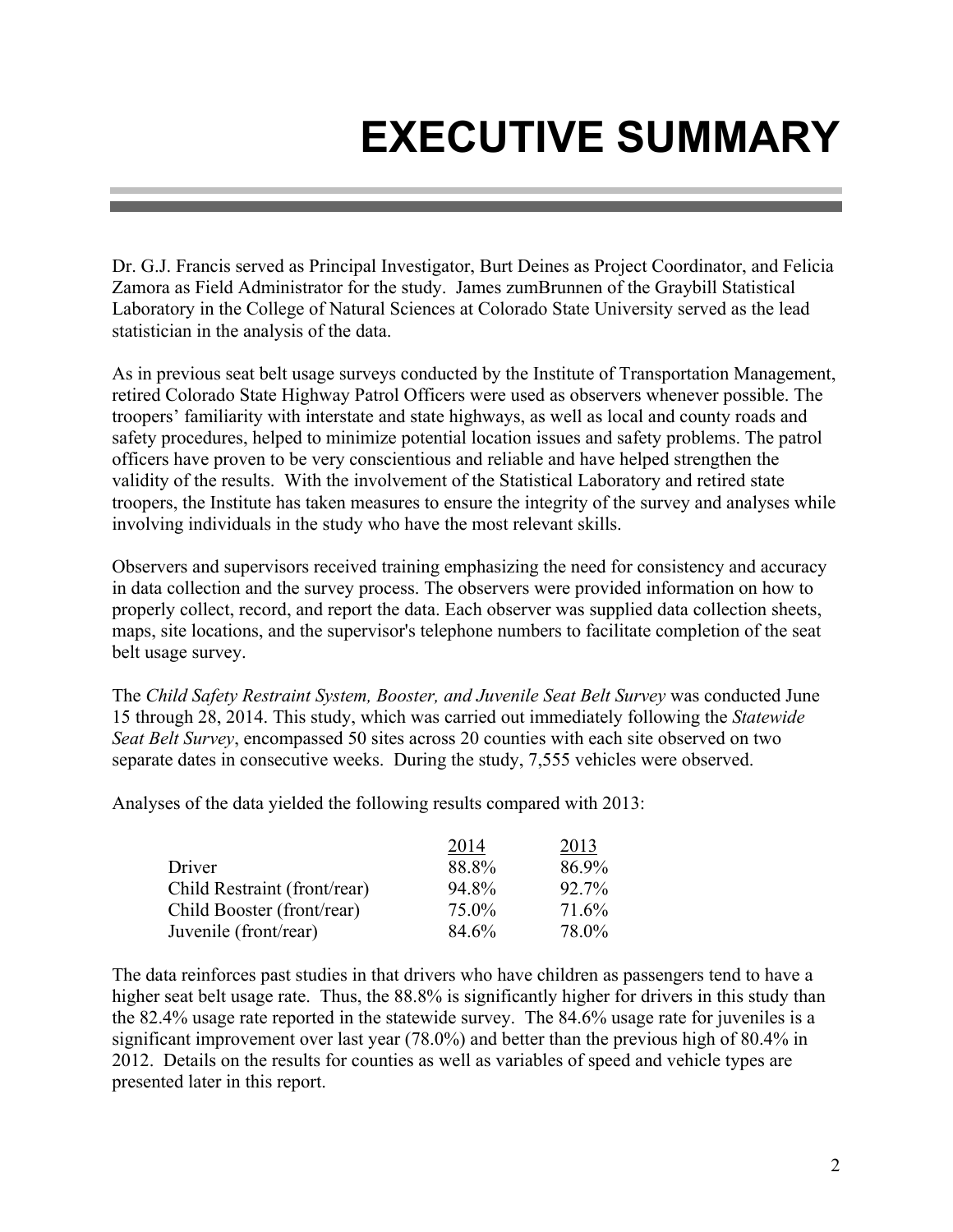# **RESEARCH DESIGN**

The research design for this study is a statewide, multistage probability-based sample of possible observation sites. The approach utilized was originally designed by CDOT and has been adjusted to reflect the growth and shifts in the population of the State. The following steps were taken in drawing the sample sites where observations were to be conducted:

- 1. Selection of strata
- 2. Determination of sample clusters
- 3. Selection of observation sites

For this survey, eight strata were determined; each stratum represents a unique geographic and sociological segmentation of the State. Within each stratum, clusters, based on the identification of average vehicle miles and population, were determined. These clusters are represented by counties within the strata. Finally, the selection of specific sites within the selected counties was made. These observational sites were previously selected by CDOT and modified by the Institute of Transportation Management to reflect population growth and shifts within the State. Specifically, sites for observation and data collection were determined by the likelihood of the presence of the population to be observed. These sites allowed for proximity to the highest concentration of individuals in the age groups being studied and thus minimized observational error.

For the purposes of this survey, an observation site was defined as a specific road intersection or parking lot entrance/exit where observations take place. Observations were conducted at each site for 120 minutes once per week over the two-week time period. Thus, each site was observed twice for data collection.

The 2014 survey for children and juveniles was designed to meet the following criteria:

- 1. Samples were probability-based on population and vehicle miles so that estimates are therefore representative of seat belt usage for juveniles (5-15) and children who should be in child restraint systems and booster seats.
- 2. The sample data were collected through direct observation of seat belt usage on selected roadways and the ingress/egress of parking lots close to shopping centers, preschools, daycare centers, and locations frequented by families.
- 3. The populations of interest were drivers, children placed in child safety restraint systems, children in booster seats and juveniles through age 15 who were passengers of cars, vans, SUVs, and non-commercial lights trucks.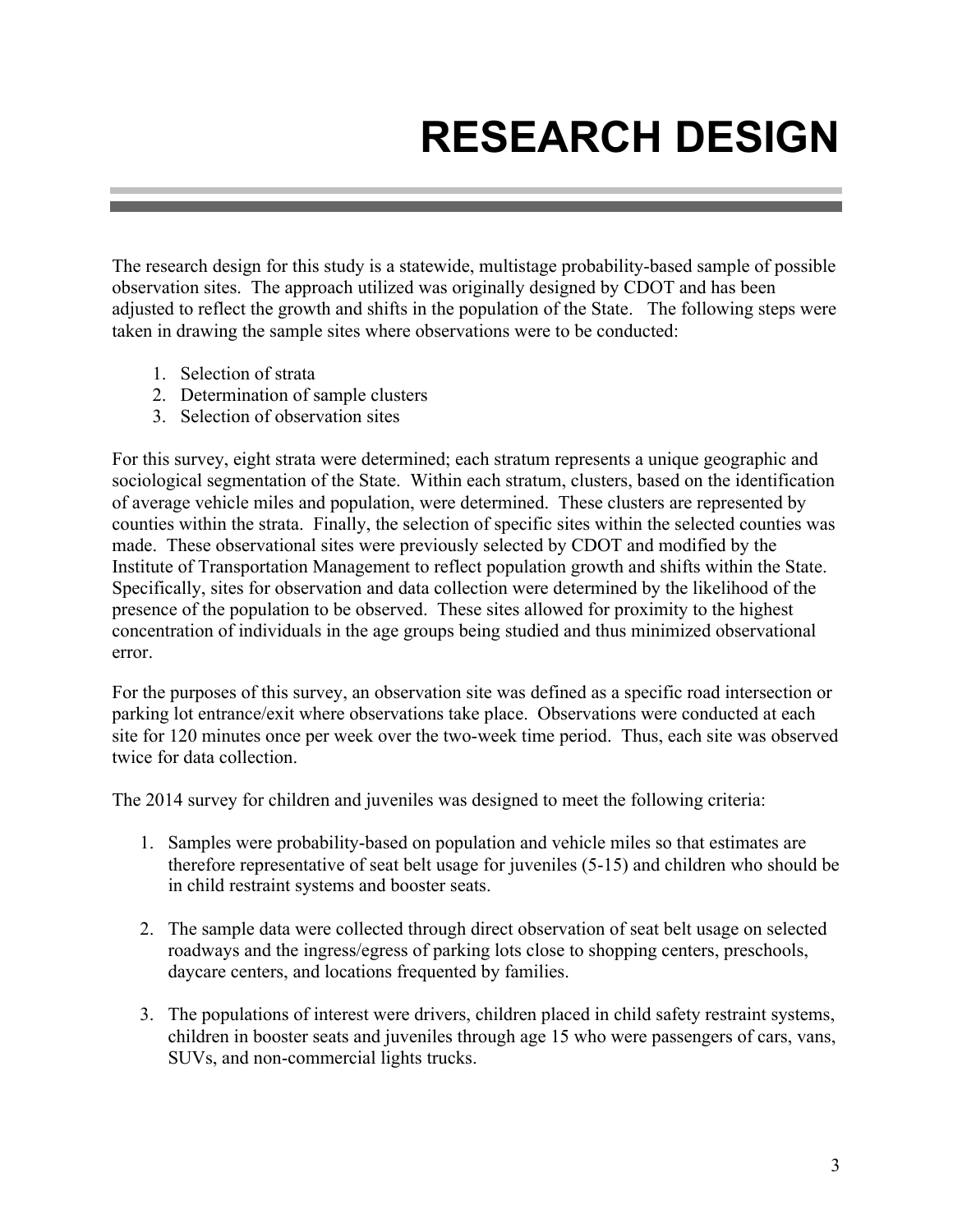- 4. Observations were conducted in daylight hours from 7:00 AM to 6:00 PM from June 15 through 28, 2014.
- 5. Observational data were recorded on counting sheets and transferred onto a summary form. The data were then transcribed to create a digital record. The digital record served as input into SAS programs for data reduction.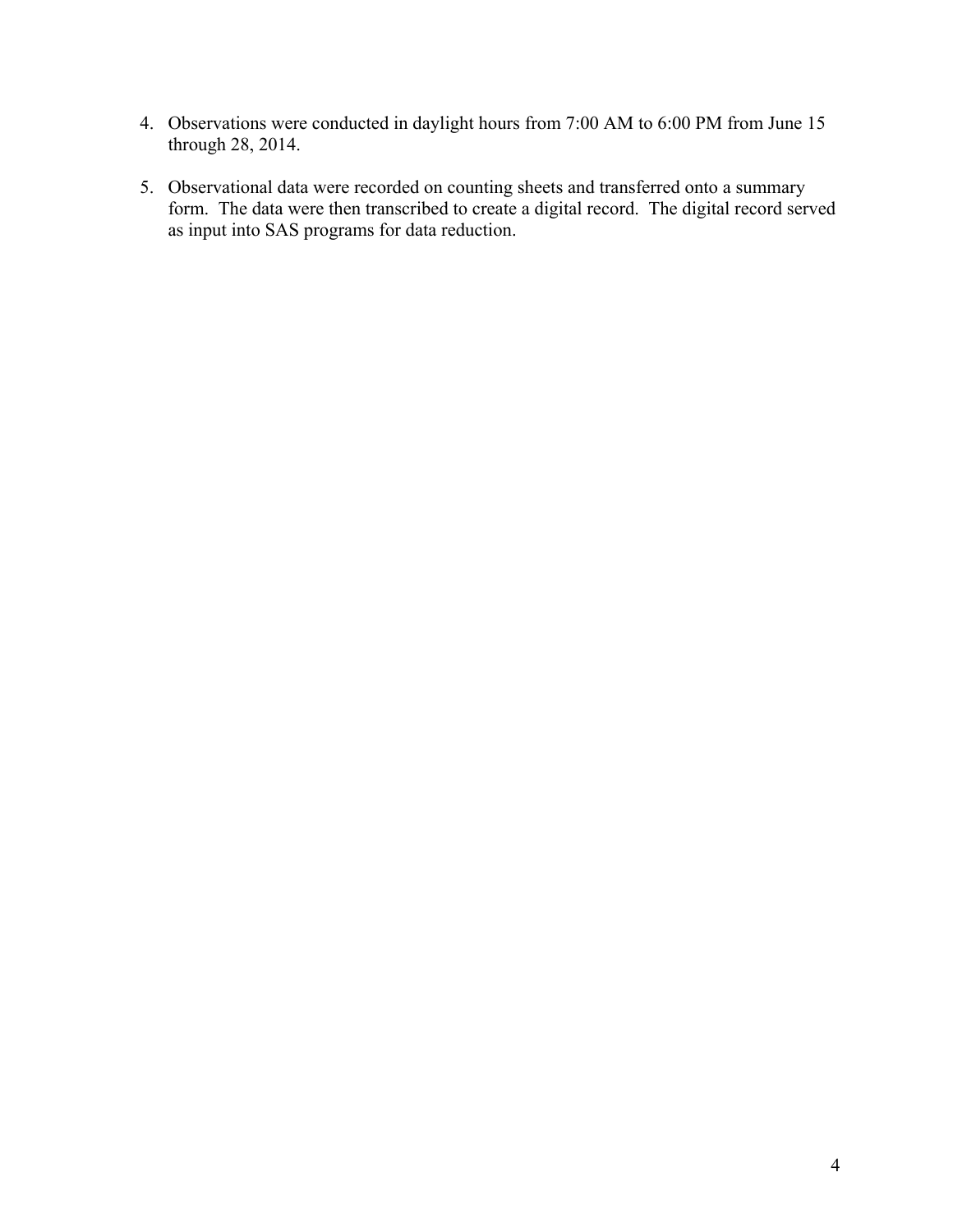# **RESULTS**

As with other seat belt usage surveys conducted in the State of Colorado, this study demonstrates some degree of "leveling" of the data over the past several years. The usage rates for 2014 showed improvements in nearly every category. Trucks remained the lowest and had some usage rates decline from 2013. Overall the results demonstrate a continued upward trend.

#### **Analyses of State Estimates for Use of Seat Belts**

Table 1 presents the summary data for 2014.

| Use of Seat Belt                    | <b>Seat</b><br><b>Belt</b><br><b>Estimate</b><br>% | <b>Std</b><br>Error | Lower<br><b>Confidence</b><br>Limit | <b>Upper</b><br><b>Confidence</b><br>Limit |
|-------------------------------------|----------------------------------------------------|---------------------|-------------------------------------|--------------------------------------------|
| <b>Driver</b>                       | 88.8                                               | 0.7                 | 87.4                                | 90.3                                       |
| <b>Child Restraint (front)</b>      | 87.4                                               | 0.6                 | 86.2                                | 88.6                                       |
| <b>Child Restraint (rear)</b>       | 95.8                                               | 0.9                 | 94.1                                | 97.6                                       |
| <b>Child Restraint (front/rear)</b> | 94.8                                               | 1.0                 | 92.8                                | 96.8                                       |
| <b>Child Booster (front)</b>        | 59.2                                               | 3.8                 | 51.8                                | 66.7                                       |
| <b>Child Booster (rear)</b>         | 78.6                                               | 1.8                 | 75.1                                | 82.0                                       |
| <b>Child Booster (front/rear)</b>   | 75.0                                               | 1.7                 | 71.7                                | 78.4                                       |
| Juvenile (front)                    | 85.0                                               | 1.0                 | 83.0                                | 87.1                                       |
| Juvenile (rear)                     | 83.8                                               | 1.9                 | 80.0                                | 87.5                                       |
| Juvenile (front/rear)               | 84.6                                               | 1.1                 | 82.4                                | 86.8                                       |

#### **TABLE 1. 2014 Estimates for Use of Seat Belts by Drivers, Children, and Juveniles**

### **Children (newborn - 4 years)**

The combined front and rear seat usage rate for the child safety restraint systems of 94.8% is over a 2 percent improvement from 2013. The rear seat usage rate of 95.8 is also an even larger improvement over the 2013 rate of 93.3%.

Although front seat usage shows results of 87.4%, it should be noted that this is not a legal or safe usage of car seats. The absolute number of car seats in the front seats of vehicles continues to decline as has the frequency of unrestrained children. This year there were 56 observations for children (newborn - 4 years) in front seats.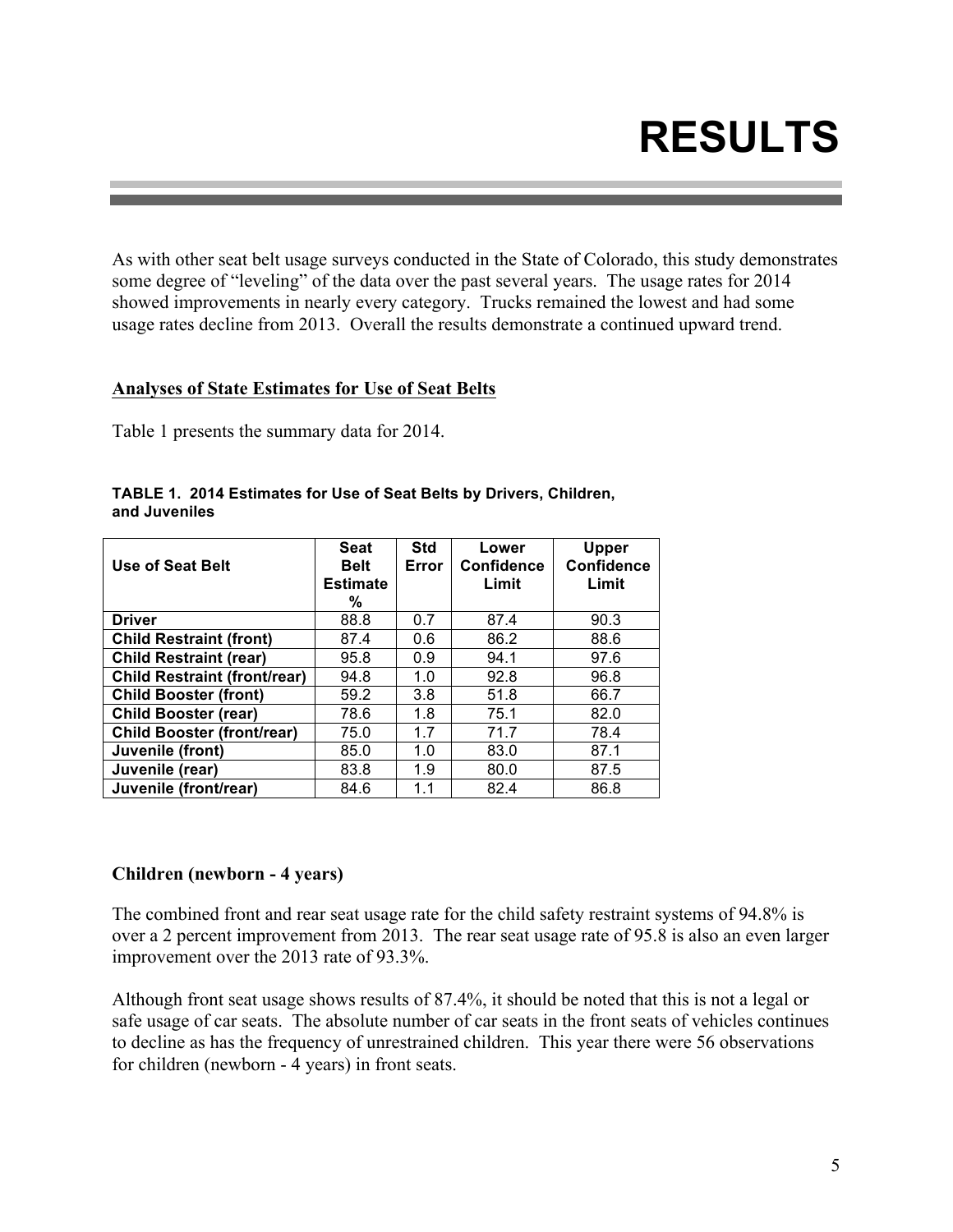### **Children in Booster Seats**

The first attempt to monitor the usage rate of child booster seats was in 2011. The results were quite variable by vehicle types, but the overall usage rate was 66.3%. The 2012 results showed a substantial improvement with a front/rear combined rate of 72.5%. This year the combined rate increased to 75.0%, and the back seat usage rate was 78.6%. As with the child safety restraint system, the standard error for boosters in the front seat was relatively high at 3.8. This high standard error is the result of a low number of observations of booster seats in front seats.

### **Juveniles (5-15 years)**

In 2011, juvenile (5-15 years) combined front seat and rear seat belt usage for all vehicles was 81.8%, which was an improvement over the 2010 rate of 75.5%. In 2012, the usage rate was 80.4%, and in 2013, it was 78.0%, but the 2014 usage rate of 84.6% established a new all-time high for combined front and rear seat belt usage for juveniles.

### **Analyses of Estimates for Seat Belt Usage Statistics**

### **Usage Rates by Vehicle Type**

As shown in Table 2, the usage rate of child restraint systems improved in all categories except for trucks and SUVs. The small decline in trucks and SUVs actually keeps the usage rate for these vehicle types statistically the same for the last two years. The high standard error for trucks indicates a small sample, which for child safety restraint systems is a good result.

The usage rate for booster seats improved for only one vehicle type (cars). The van usage rate of 90.3% was once again the highest of all vehicle types.

Juveniles consistently have had the lowest seat belt usage of all of the age groups surveyed, but gradual improvements have made the results for this group comparable to the statewide usage rates. Light pickup trucks had the lowest rate in 2014. Vans had the highest usage rate of 93.0%, which was nearly a five point improvement over 2013.

Overall, children/juveniles who were passengers in vans are most likely to be buckled up or properly restrained in a booster or car seat compared to young occupants in other vehicle types. Trucks generally have the lowest usage rates.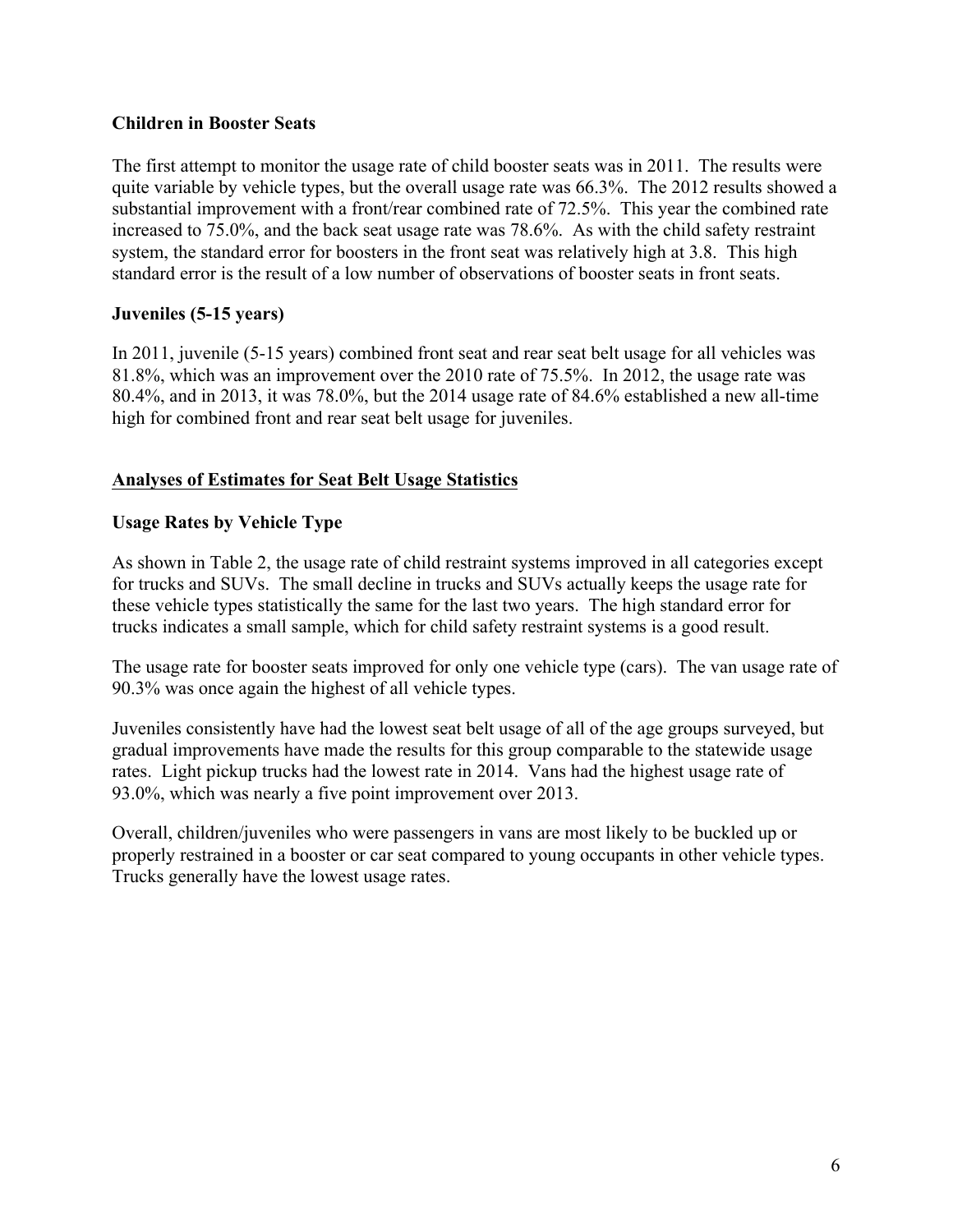|                 | <b>Child</b>     |            |       |              |              | <b>Child</b>     |
|-----------------|------------------|------------|-------|--------------|--------------|------------------|
|                 | <b>Restraint</b> | <b>Std</b> |       |              |              | <b>Restraint</b> |
| 2014            | <b>Estimate</b>  | Error      | Lower | <b>Upper</b> | 2013         | <b>Estimate</b>  |
|                 | %                |            |       |              |              | %                |
| Car             | 93.7             | 1.3        | 91.0  | 96.4         | Car          | 89.7             |
| <b>Truck</b>    | 84.8             | $9.3*$     | 65.6  | 99.9         | <b>Truck</b> | 85.2             |
| Ex-Cab          | 98.7             | 1.1        | 96.5  | 99.9         | Ex-Cab       | 92.0             |
| Van             | 100.0            | 0.0        | 100   | 100          | Van          | 97.9             |
| SUV             | 96.6             | 1.2        | 94.3  | 98.9         | SUV          | 97.0             |
| Crew Cab        | $***$            |            |       |              | Crew Cab     | 100.0            |
|                 |                  |            |       |              |              |                  |
|                 | <b>Booster</b>   | <b>Std</b> |       |              |              | <b>Booster</b>   |
| 2014            | <b>Estimate</b>  | Error      | Lower | <b>Upper</b> | 2013         | <b>Estimate</b>  |
|                 | %                |            |       |              |              | %                |
| Car             | 70.9             | 2.4        | 66.2  | 75.6         | Car          | 63.3             |
| <b>Truck</b>    | 49.3             | $8.1*$     | 33.0  | 65.7         | Truck        | 54.9             |
| Ex-Cab          | 77.4             | 4.6        | 68.1  | 86.6         | Ex-Cab       | 87.6             |
| Van             | 90.3             | 3.0        | 84.3  | 96.3         | Van          | 91.8             |
| SUV             | 82.6             | 3.1        | 76.5  | 88.8         | SUV          | 84.4             |
| Crew Cab        | $***$            |            |       |              | Crew Cab     | 100.0            |
|                 |                  |            |       |              |              |                  |
|                 | <b>Juvenile</b>  | <b>Std</b> |       |              |              | <b>Juvenile</b>  |
| 2014            | <b>Estimate</b>  | Error      | Lower | Upper        | 2013         | <b>Estimate</b>  |
|                 | %                |            |       |              |              | %                |
| Car             | 82.8             | 1.7        | 79.4  | 86.2         | Car          | 73.8             |
| <b>Truck</b>    | 75.8             | 3.4        | 69.0  | 82.6         | <b>Truck</b> | 74.8             |
| Ex-Cab          | 80.9             | 3.1        | 74.8  | 87.0         | Ex-cab       | 77.2             |
| Van             | 93.0             | 1.7        | 89.7  | 96.4         | Van          | 88.1             |
| <b>SUV</b>      | 88.4             | 1.3        | 85.8  | 91.0         | SUV          | 83.7             |
| <b>Crew Cab</b> | $***$            |            |       |              | Crew Cab     | 75.0             |

**TABLE 2: 2014 and 2013 Estimates of Combined Front and Rear Child Restraint, Booster, and Juvenile Usage by Vehicle Type**

**\***Note: A Std Error of 5 and over is generally suspect as it indicates a small sample size.

\*\*No crew cabs were observed in 2014.

### **Usage Rates by Vehicle Speed**

Table 3 demonstrates the tendency to make use of seat belts and safety restraint systems when considering the usage rates at different speeds.

**Child Safety Restraint (newborn - 4 years):** When considering speed of vehicles for the child safety restraint system, the usage rate was 95.8% for speeds 0-30 mph and 94.3% for speeds 31- 50 mph. This result is somewhat of an anomaly as a higher usage rate is usually associated with higher speeds.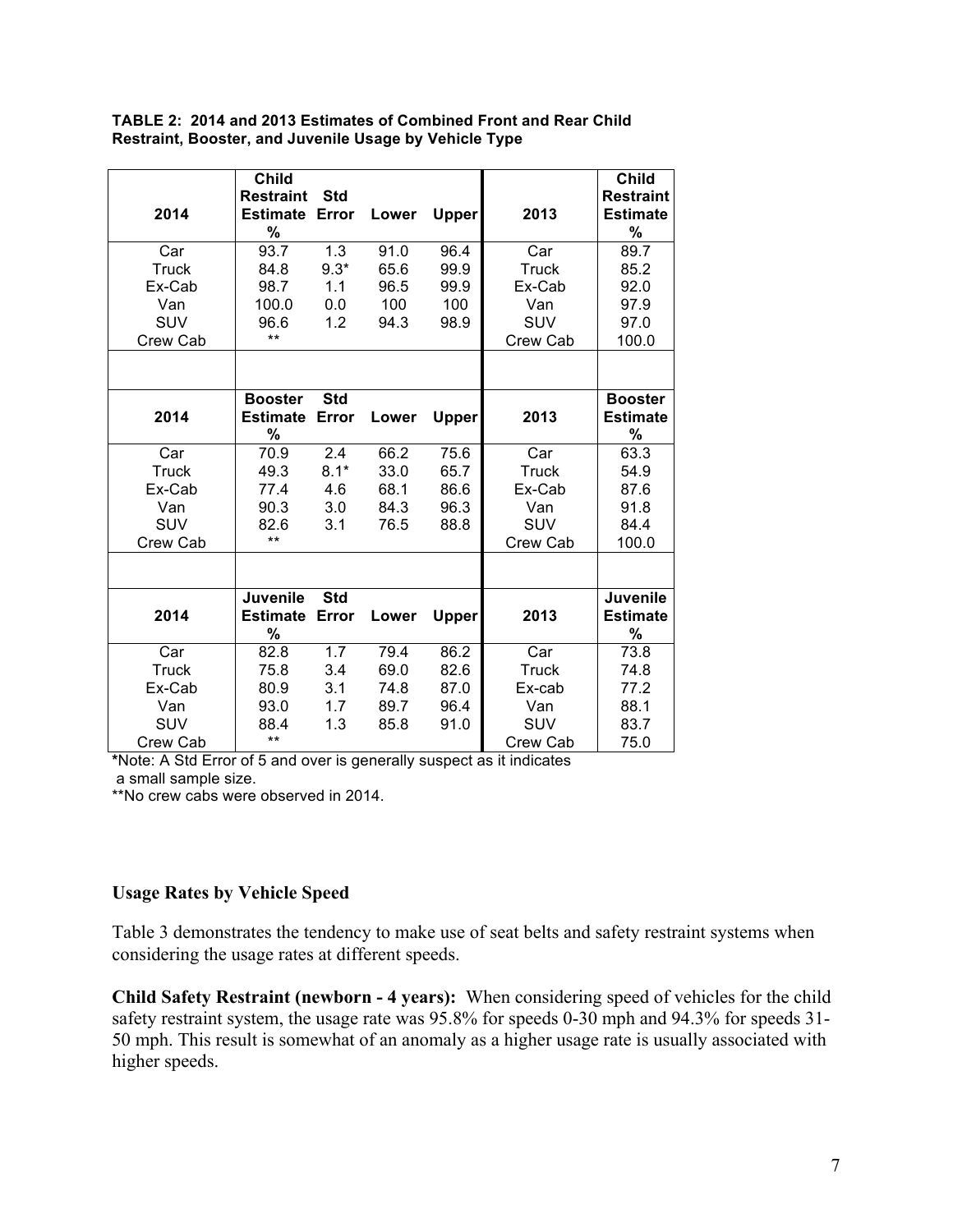**Child Booster:** For children in booster seats for speeds 0-30 mph, seat belt usage was 70.7%, which is essentially the same as the 2013 rate of 70.9%. This rate has essentially remained the same over the past three years. For speeds 31-50 mph, the booster usage rate was 76.1%.

**Juveniles (5-15 years):** The seat belt usage rate for juveniles for 0-30 mph was 78.7% and 85.4% for speeds 31-50 mph. The juvenile usage rates at 31-50 mph are higher than the statewide average. The rates are remaining relatively constant and are well above the rates of six (2009=73.7%) and seven years (2008=70.5%) ago.

| 2014      | <b>Child</b><br><b>Restraint</b><br><b>Estimate Error</b><br>% | Std                 | Lower | <b>Upper</b> | 2013      | <b>Child</b><br><b>Restraint</b><br><b>Estimate</b><br>% |
|-----------|----------------------------------------------------------------|---------------------|-------|--------------|-----------|----------------------------------------------------------|
| Speed     |                                                                |                     |       |              | Speed     |                                                          |
| 0-30 MPH  | 95.8                                                           | 1.2                 | 93.4  | 98.3         | 0-30 MPH  | 93.2                                                     |
| 31-50 MPH | 94.3                                                           | 1.3                 | 91.7  | 96.9         | 31-50 MPH | 92.3                                                     |
|           |                                                                |                     |       |              |           |                                                          |
| 2014      | <b>Booster</b><br>Estimate<br>%                                | <b>Std</b><br>Error | Lower | <b>Upper</b> | 2013      | <b>Booster</b><br><b>Estimate</b><br>%                   |
| Speed     |                                                                |                     |       |              | Speed     |                                                          |
| 0-30 MPH  | 70.7                                                           | 4.3                 | 62.1  | 79.3         | 0-30 MPH  | 70.9                                                     |
| 31-50 MPH | 76.1                                                           | 1.8                 | 72.4  | 79.7         | 31-50 MPH | 71.8                                                     |
|           |                                                                |                     |       |              |           |                                                          |
| 2014      | <b>Juvenile</b><br>Estimate<br>%                               | <b>Std</b><br>Error | Lower | <b>Upper</b> | 2013      | Juvenile<br><b>Estimate</b><br>%                         |
| Speed     |                                                                |                     |       |              | Speed     |                                                          |
| 0-30 MPH  | 78.7                                                           | 2.2                 | 74.4  | 83.1         | 0-30 MPH  | 78.4                                                     |
| 31-50 MPH | 85.4                                                           | 1.2                 | 83.1  | 87.8         | 31-50 MPH | 78.0                                                     |

#### **TABLE 3: 2014 and 2013 Estimates of Combined Front and Rear Child Restraint, Booster, and Juvenile Usage by Vehicle Speed**

### **Usage Rates by Weekday/Weekend**

Table 4 illustrates the differences in the usage rates on weekdays and the weekend. There appears to be no predicable patterns other than seat belt usage for juveniles where the rate for weekdays has been higher than weekends for the last two years. The opposite is true for child restraint safety systems as they tend to be used at a higher rate for weekends.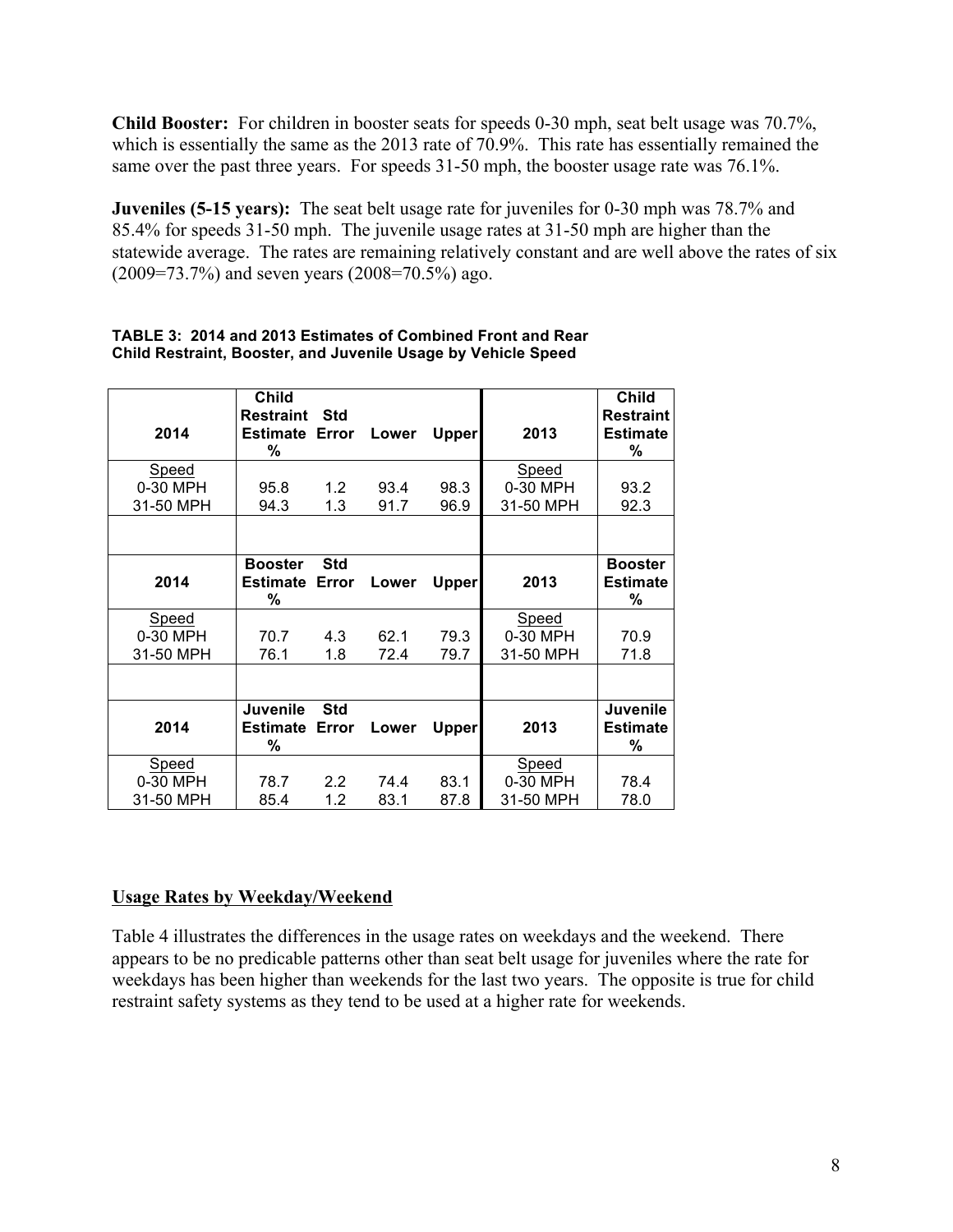|         | <b>Child</b><br><b>Restraint</b> | <b>Std</b> |       |       |         | <b>Child</b><br><b>Restraint</b> |
|---------|----------------------------------|------------|-------|-------|---------|----------------------------------|
| 2014    | <b>Estimate Error</b><br>%       |            | Lower | Upper | 2013    | <b>Estimate</b><br>%             |
| Weekday | 94.0                             | 1.2        | 91.6  | 96.3  | Weekday | 92.0                             |
| Weekend | 98.2                             | 0.7        | 96.8  | 99.6  | Weekend | 95.2                             |
|         |                                  |            |       |       |         |                                  |
|         | <b>Booster</b>                   | <b>Std</b> |       |       |         | <b>Booster</b>                   |
| 2014    | <b>Estimate</b>                  | Error      | Lower | Upper | 2013    | <b>Estimate</b>                  |
|         | %                                |            |       |       |         | %                                |
| Weekday | 75.1                             | 2.4        | 70.3  | 79.9  | Weekday | 72.9                             |
| Weekend | 75.3                             | 2.1        | 71.2  | 79.4  | Weekend | 68.6                             |
|         |                                  |            |       |       |         |                                  |
|         | Juvenile                         | <b>Std</b> |       |       |         | <b>Juvenile</b>                  |
| 2014    | <b>Estimate</b>                  | Error      | Lower | Upper | 2013    | <b>Estimate</b>                  |
|         | %                                |            |       |       |         | %                                |
| Weekday | 85.7                             | 1.4        | 83.0  | 88.4  | Weekday | 80.0                             |
| Weekend | 82.5                             | 1.7        | 79.2  | 85.8  | Weekend | 74.0                             |

**TABLE 4: 2014 Estimates of Combined Front and Rear Child Restraint, Booster, and Juvenile Usage by Weekday/Weekend**

#### **Analyses of Estimates of Driver Seat Belt Usage Statistics**

### **Driver Seat Belt Usage by Vehicle Type**

Table 5 shows a comparison of driver seat belt usage rates for 2014 and 2013. In 2014, usage rates for all vehicles improved except for trucks. The drivers of vans had the highest seat belt usage at 96.0%. Trucks dropped from 80.5% to 74.2%. Overall, the higher usage rate for this study compared to the statewide study result of 82.4% is likely due to the fact that adult drivers tend to buckle up more frequently when children are in the vehicle.

| TABLE 5: 2014 and 2013 Driver Seat Belt Usage by Vehicle Type |  |  |
|---------------------------------------------------------------|--|--|
|                                                               |  |  |

|            | <b>Driver</b>         | Std |       |              |            | <b>Driver</b>   |
|------------|-----------------------|-----|-------|--------------|------------|-----------------|
| 2014       | <b>Estimate Error</b> |     | Lower | <b>Upper</b> | 2013       | <b>Estimate</b> |
| Car        | 86.9                  | 1.0 | 84.9  | 89.0         | Car        | 83.9            |
| Truck      | 74.2                  | 2.0 | 70.3  | 78.1         | Truck      | 80.5            |
| Ex-Cab     | 84.1                  | 3.1 | 78.0  | 90.2         | Ex-Cab     | 83.0            |
| Van        | 96.0                  | 0.7 | 94.6  | 97.4         | Van        | 94.2            |
| <b>SUV</b> | 93.0                  | 0.8 | 91.5  | 94.5         | <b>SUV</b> | 91.4            |
| Crew Cab   | $\star$               |     |       |              | Crew Cab   | 61.7            |

**\***No crew cabs were observed in 2014.

#### **Driver Seat Belt Usage by Vehicle Speed**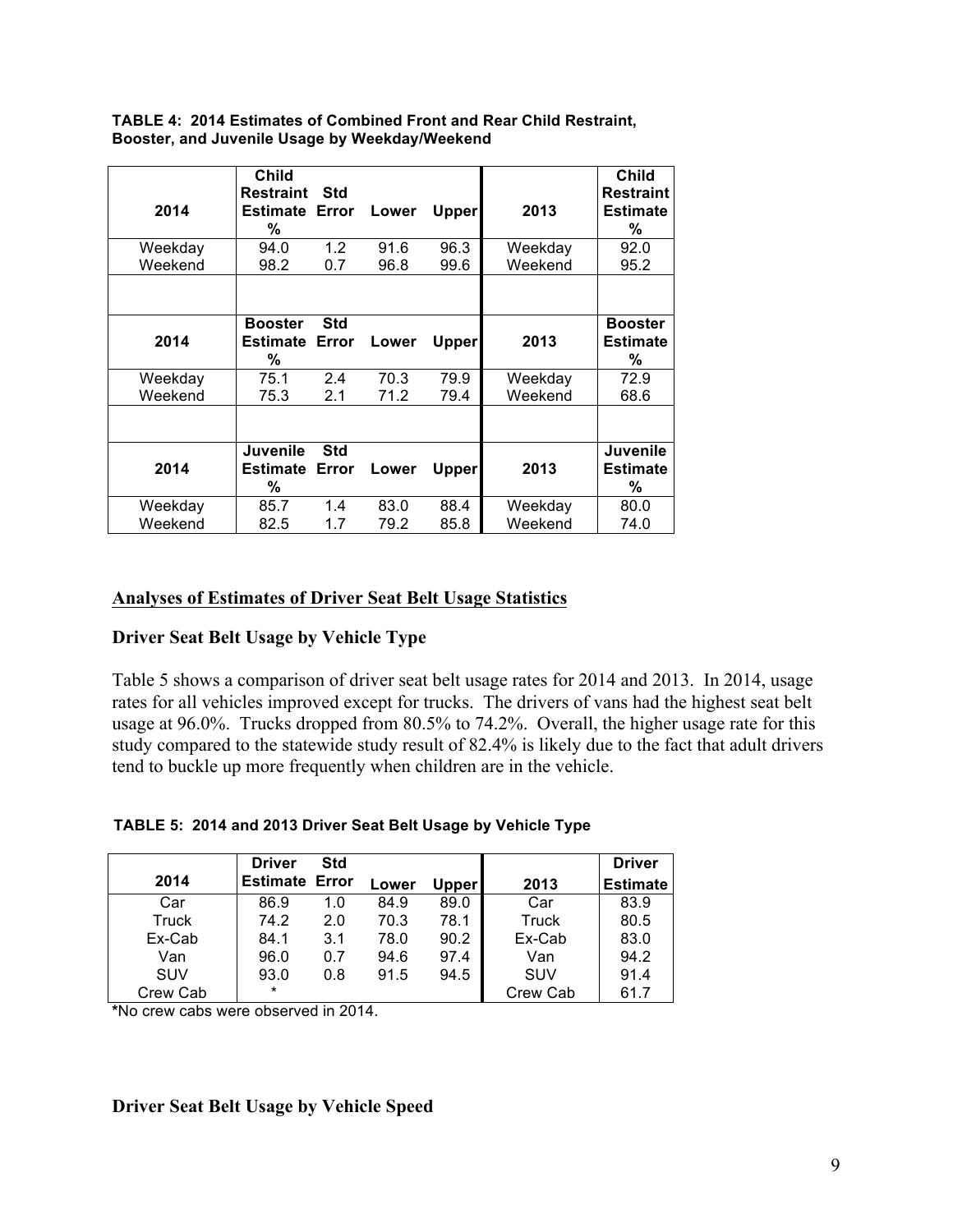As shown in Table 6, the 2014 results show that there is a correlation between speed and seat belt usage. These data support the findings in the 2014 statewide study.

| 2014         | <b>Driver</b><br><b>Estimate Error</b><br>% | <b>Std</b> | Lower | <b>Upper</b> | 2013      | <b>Driver</b><br><b>Estimate</b><br>% |
|--------------|---------------------------------------------|------------|-------|--------------|-----------|---------------------------------------|
| <b>Speed</b> |                                             |            |       |              | Speed     |                                       |
| $0 - 30$     | 86.3                                        | 1.5        | 83.4  | 89.3         | $0 - 30$  | 88.0                                  |
| $31 - 50$    | 89.3                                        | 0.8        | 87.6  | 90.9         | $31 - 50$ | 86.5                                  |

**TABLE 6: 2014 Driver Seat Belt Usage by Vehicle Speed**

#### **Driver Seat Belt Usage by Weekday/Weekend**

Table 7 compares weekday and weekend usage rates for drivers. Weekday rates of 90.3% represent an increase from last year's rate of 88.5%. The weekend rate also increased from 82.3% to 85.4%. Drivers had a higher usage rate on weekdays compared to weekends. The fact that the usage rates have vacillated around a point in the mid-eighties and higher in the past three years is likely more reinforcement of the existence of a hypothetical "ceiling."

#### **TABLE 7: 2014 Driver Seat Belt Usage by Weekday/Weekend**

| 2014    | <b>Driver</b><br><b>Estimate Error</b><br>% | Std | Lower | <b>Upper</b> | 2013    | <b>Driver</b><br><b>Estimate</b><br>% |
|---------|---------------------------------------------|-----|-------|--------------|---------|---------------------------------------|
| Weekday | 90.3                                        | 0.8 | 88.8  | 91.8         | Weekday | 88.5                                  |
| Weekend | 85.4                                        | 11  | 83.1  | 87.6         | Weekend | 82.3                                  |

### **Analyses of Estimates of Child Front/Rear Seat Belt Usage Statistics**

### **Front/Rear Child Restraint Usage by Vehicle Type**

Table 8 provides comparative data between front and rear seat usage of child restraint systems for 2014 and 2013.

The restraint usage for children (newborn - 4 years) in the front seat by vehicle type is quite variable due to the small number of observations. There are fewer children sitting in front seats than in previous years. Given the small number of front seat observations (56), the data is somewhat less relevant than the results for the rear seat observations (321).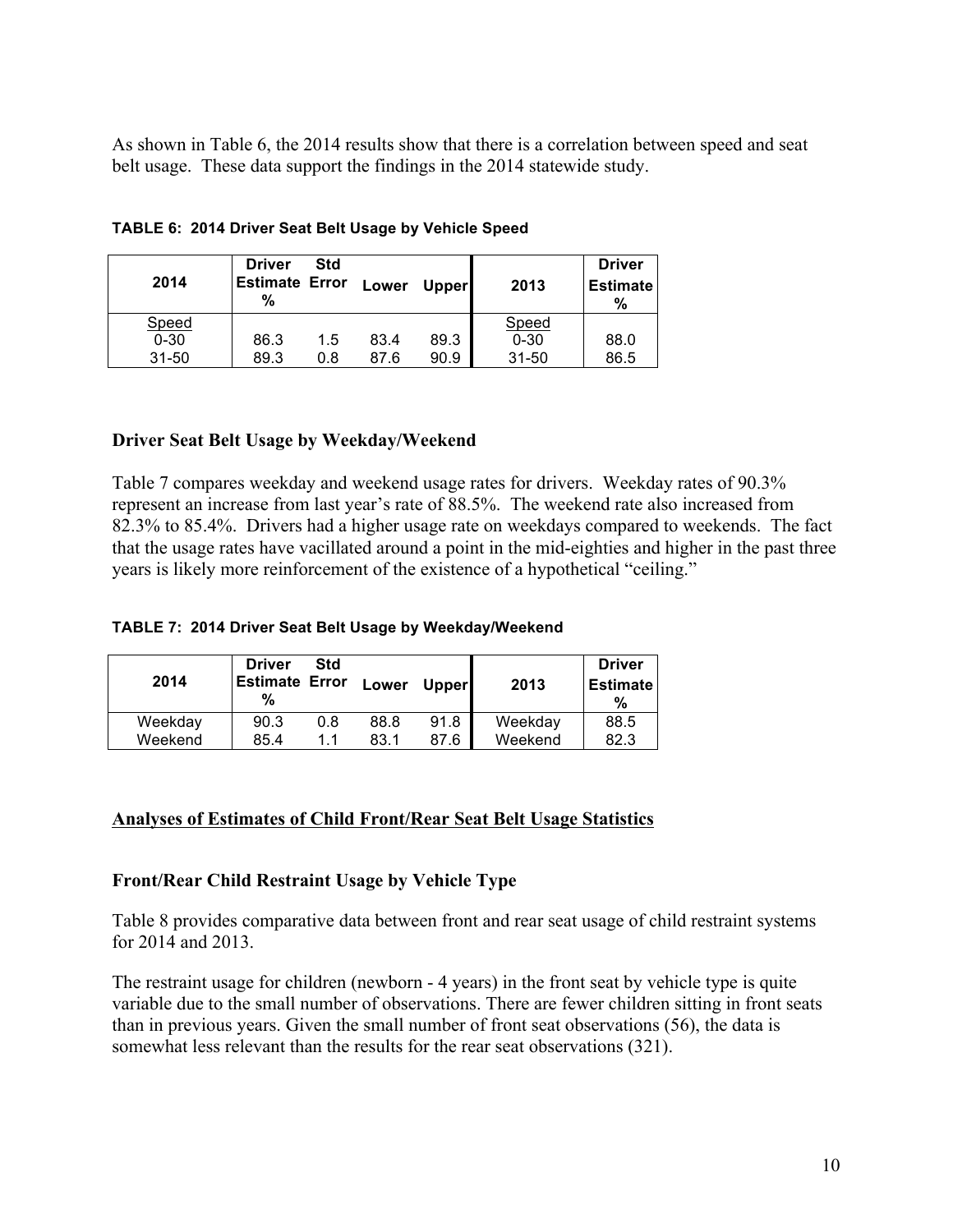The rear seat restraint usage for children continues to remain high with vans the highest at 100%, and cars show improvement in rear seat usage rates moving from 90.3% to 94.9%. This remains the only category of the CDOT studies wherein every vehicle type was in the 90% range.

| 2014       | <b>Child</b><br><b>Restraint</b><br><b>Front</b><br><b>Estimate</b><br>% | Std<br>Error | Lower | <b>Upper</b> | 2013       | <b>Child</b><br><b>Restraint</b><br><b>Front</b><br><b>Estimate</b><br>% |
|------------|--------------------------------------------------------------------------|--------------|-------|--------------|------------|--------------------------------------------------------------------------|
| Car        | 87.7                                                                     | 0.3          | 87.1  | 88.3         | Car        | 73.3                                                                     |
| Truck      | 76.0                                                                     | $14.8*$      | 44.4  | 99.9         | Truck      | 56.3                                                                     |
| Ex-Cab     | 75.0                                                                     | $25.0*$      |       |              | Ex-Cab     | 71.4                                                                     |
| Van        | 100.0                                                                    | 0.0          | 0.0   | 0.0          | Van        | 81.8                                                                     |
| <b>SUV</b> | 87.0                                                                     | $8.6*$       | 68.3  | 99.9         | <b>SUV</b> | 68.4                                                                     |
| Crew Cab   | $***$                                                                    |              |       |              | Crew Cab   | 100.0                                                                    |
|            |                                                                          |              |       |              |            |                                                                          |
| 2014       | <b>Child</b><br><b>Restraint</b><br>Rear<br><b>Estimate Error</b><br>%   | <b>Std</b>   | Lower | <b>Upper</b> | 2013       | <b>Child</b><br><b>Restraint</b><br>Rear<br><b>Estimate</b><br>%         |
| Car        | 94.9                                                                     | 1.3          | 92.3  | 97.4         | Car        | 90.3                                                                     |
| Truck      | 94.1                                                                     | $6.5*$       | 78.8  | 99.9         | Truck      | 100.0                                                                    |
| Ex-Cab     | 99.1                                                                     | 1.0          | 97.1  | 99.9         | Ex-Cab     | 93.8                                                                     |
| Van        | 100.0                                                                    | 0.0          | 100.0 | 99.9         | Van        | 98.5                                                                     |
| <b>SUV</b> | 97.1                                                                     | 1.2          | 94.7  | 99.5         | <b>SUV</b> | 97.5                                                                     |
| Crew Cab   | $***$                                                                    |              |       |              | Crew Cab   | 100.0                                                                    |

|  |  |  |  | TABLE 8: 2014 and 2013 Front/Rear Child Restraint Usage by Vehicle Type |  |
|--|--|--|--|-------------------------------------------------------------------------|--|
|--|--|--|--|-------------------------------------------------------------------------|--|

**\***Note: A Std Error of 5 and over is generally suspect as it indicates a small sample size.

\*\*No crew cabs were observed in 2014.

#### **Front/Rear Booster Usage by Vehicle Type**

As shown in Table 9, the use of booster seats generally improved for front seats and declined for rear seat usage. While there are challenges of convincing the public to use booster seats for their children, the fact that the absolute numbers are so low for front seats may be an indication that the educational messages have been understood. The extremely high standard error reinforces the existence of small numbers of boosters in front seats.

Trucks had the lowest rates of booster seat usage for rear seats. The number of observations was so small that the standard error was 22.3%. The "rear seats" in trucks are actually jump seats that are seldom used.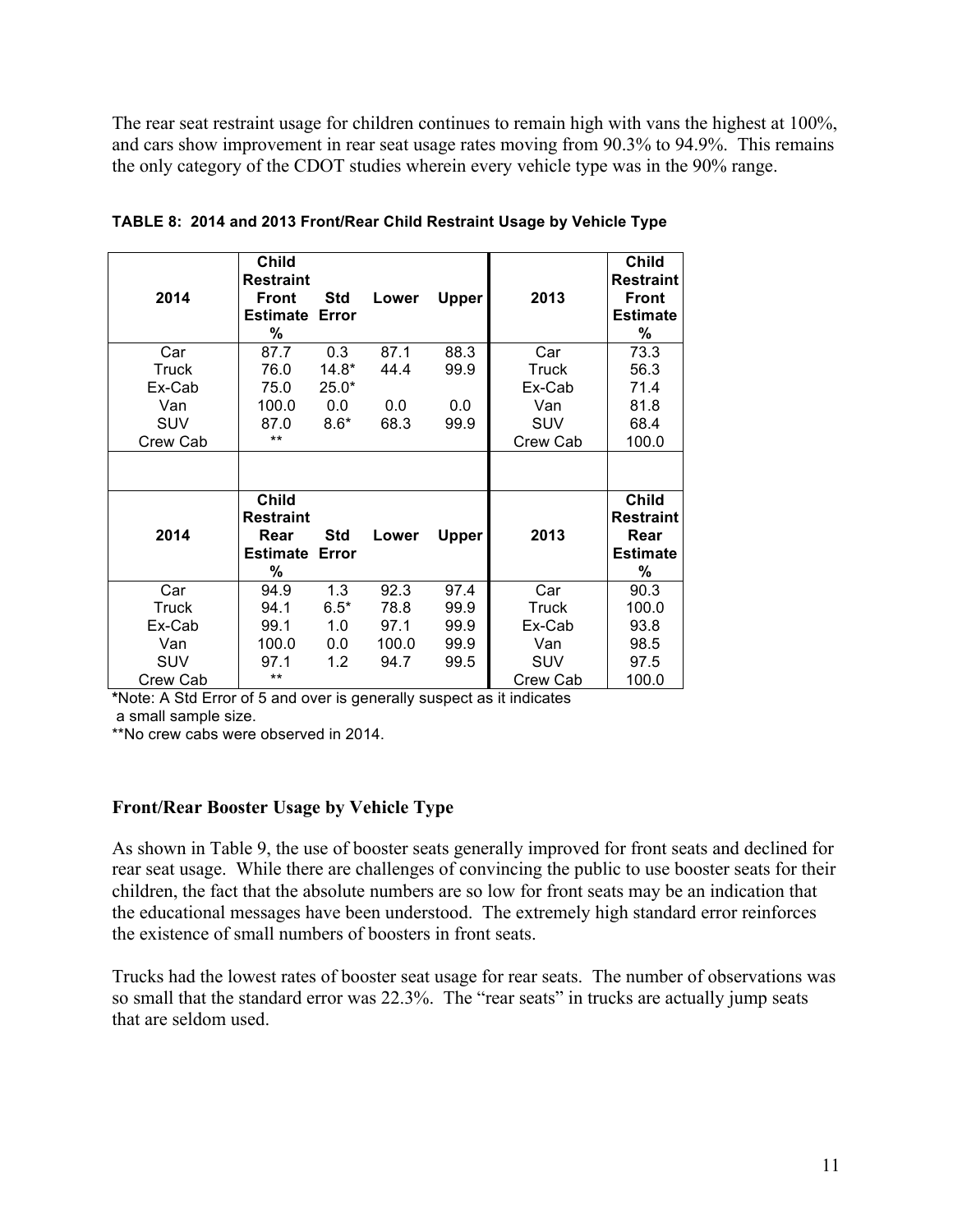| 2014       | <b>Booster</b><br>Front<br><b>Estimate</b><br>% | Std<br>Error | Lower | <b>Upper</b> | 2013       | <b>Booster</b><br><b>Front</b><br><b>Estimate</b><br>% |
|------------|-------------------------------------------------|--------------|-------|--------------|------------|--------------------------------------------------------|
| Car        | 48.4                                            | $6.0*$       | 36.3  | 60.4         | Car        | 35.8                                                   |
| Truck      | 44.3                                            | $8.7*$       | 26.5  | 62.1         | Truck      | 47.3                                                   |
| Ex-Cab     | 71.8                                            | $7.1*$       | 56.9  | 86.6         | Ex-Cab     | 55.6                                                   |
| Van        | 81.5                                            | $6.0*$       | 69.1  | 93.9         | Van        | 61.0                                                   |
| <b>SUV</b> | 68.6                                            | $8.3*$       | 51.9  | 85.3         | SUV        | 60.3                                                   |
| Crew Cab   | $***$                                           |              |       |              | Crew Cab   | 100.0                                                  |
|            |                                                 |              |       |              |            |                                                        |
|            | <b>Booster</b>                                  |              |       |              |            | <b>Booster</b>                                         |
|            | Rear                                            | <b>Std</b>   |       |              |            | Rear                                                   |
| 2014       | <b>Estimate Error</b>                           |              | Lower | <b>Upper</b> | 2013       | <b>Estimate</b>                                        |
|            | %                                               |              |       |              |            | %                                                      |
| Car        | 74.3                                            | 2.4          | 69.6  | 79.0         | Car        | 69.4                                                   |
| Truck      | 46.2                                            | $22.3*$      | 0.10  | 93.9         | Truck      | 66.7                                                   |
| Ex-Cab     | 82.9                                            | 4.0          | 74.9  | 91.0         | Ex-Cab     | 97.5                                                   |
| Van        | 91.7                                            | 3.1          | 85.6  | 97.8         | Van        | 95.3                                                   |
| <b>SUV</b> | 86.7                                            | 2.8          | 81.1  | 92.2         | <b>SUV</b> | 89.7                                                   |
| Crew Cab   | **                                              |              |       |              | Crew Cab   | 100.0                                                  |

#### **TABLE 9: 2014 and 2013 Front/Rear Booster Usage by Vehicle Type**

**\***Note: A Std Error of 5 and over is generally suspect as it indicates a small sample size.

\*\*No crew cabs were observed in 2014.

### **Juvenile Seat Belt Usage by Vehicle Type**

Table 10 illustrates the front and rear seat usage rate by vehicle type for juveniles in 2014 and 2013.

Front seat usage rates for 2014 were higher than 2013 for all vehicle types. The rate of improvement was fairly consistent across all vehicle types. Trucks had the lowest rate of improvement at 3.7%, and vans were the highest at 6.4%.

Rear seat usage rates improved in all vehicle types with the exception of trucks which dropped by 4.1 points. Vans were once again the highest with 94.4%. SUVs had the next best seat belt usage rate at 87.6%. Overall, the upward trend in seat belt usage among juveniles indicates that the education focusing upon occupant safety has been internalized by the youth of Colorado.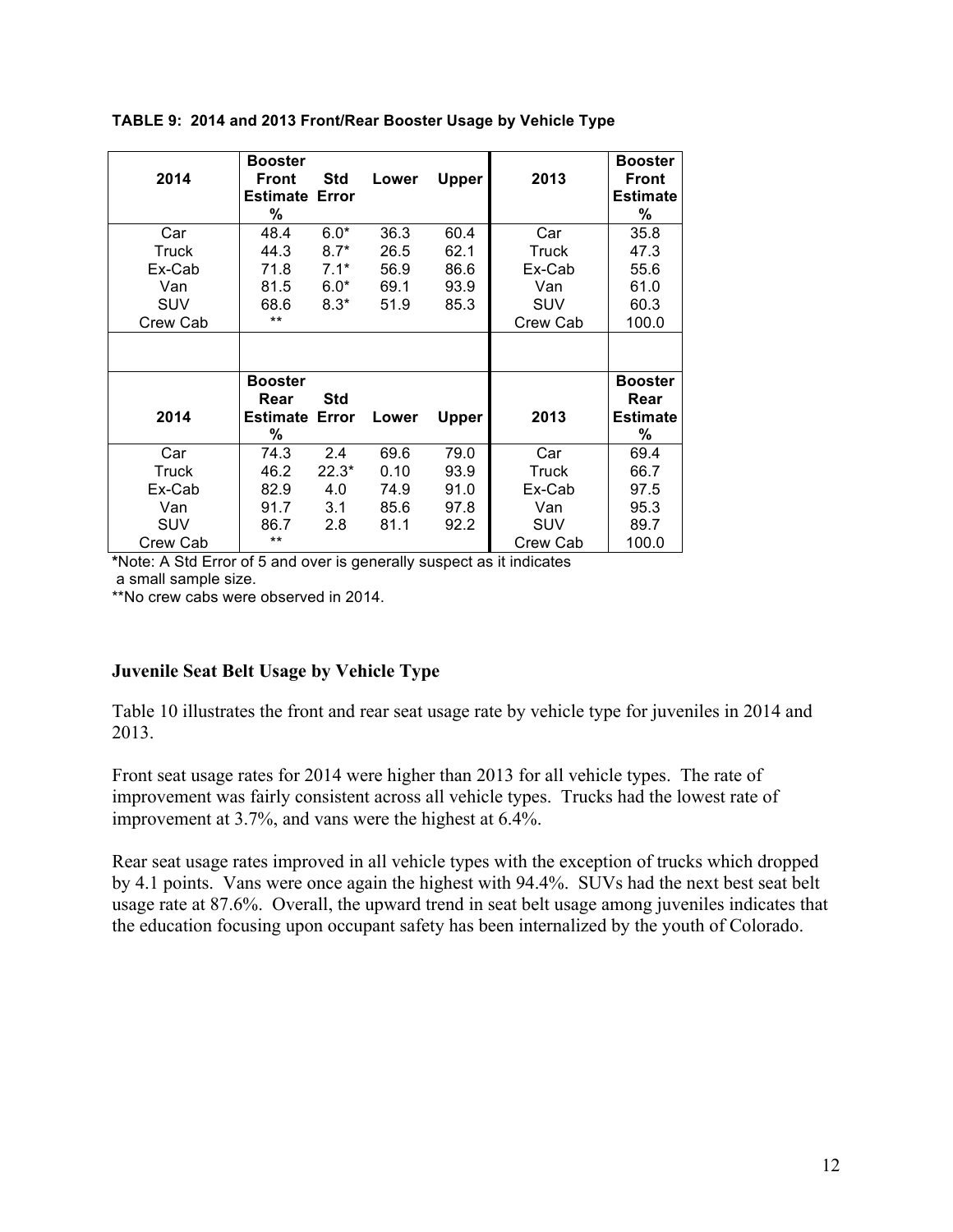| 2014       | Front<br>Seat        | Std     | Lower | <b>Upper</b> | 2013       | <b>Front</b><br><b>Seat</b> |
|------------|----------------------|---------|-------|--------------|------------|-----------------------------|
|            | <b>Estimate</b><br>% | Error   |       |              |            | <b>Estimate</b><br>%        |
| Car        | 82.8                 | 1.4     | 79.9  | 85.6         | Car        | 77.3                        |
| Truck      | 76.6                 | 2.8     | 71.0  | 82.2         | Truck      | 72.9                        |
| Ex-Cab     | 81.0                 | 3.4     | 74.2  | 87.7         | Ex-Cab     | 78.1                        |
| Van        | 92.8                 | 1.6     | 89.8  | 95.9         | Van        | 86.4                        |
| <b>SUV</b> | 89.0                 | 1.5     | 86.0  | 92.0         | <b>SUV</b> | 84.8                        |
| Crew Cab   | $***$                |         |       |              | Crew Cab   | 76.3                        |
|            |                      |         |       |              |            |                             |
|            | Rear                 |         |       |              |            | Rear                        |
|            | Seat                 | Std     |       |              |            | <b>Seat</b>                 |
| 2014       | <b>Estimate</b>      | Error   | Lower | Upper        | 2013       | <b>Estimate</b>             |
|            | %                    |         |       |              |            | %                           |
| Car        | 81.9                 | 2.7     | 76.5  | 87.2         | Car        | 65.8                        |
| Truck      | 75.6                 | $15.6*$ | 42.4  | 99.9         | Truck      | 79.7                        |
| Ex-Cab     | 78.4                 | 4.1     | 70.1  | 86.7         | Ex-Cab     | 74.3                        |
| Van        | 94.4                 | 2.3     | 89.9  | 98.9         | Van        | 91.1                        |
| <b>SUV</b> | 87.6                 | 2.1     | 83.5  | 91.7         | <b>SUV</b> | 82.4                        |
| Crew Cab   | $***$                |         |       |              | Crew Cab   | 60.0                        |

### **TABLE 10: 2014 and 2013 Juvenile Seat Belt Usage by Vehicle Type**

**\***Note: A Std Error of 5 and over is generally suspect as it indicates a small sample size.

\*\*No crew cabs were observed in 2014.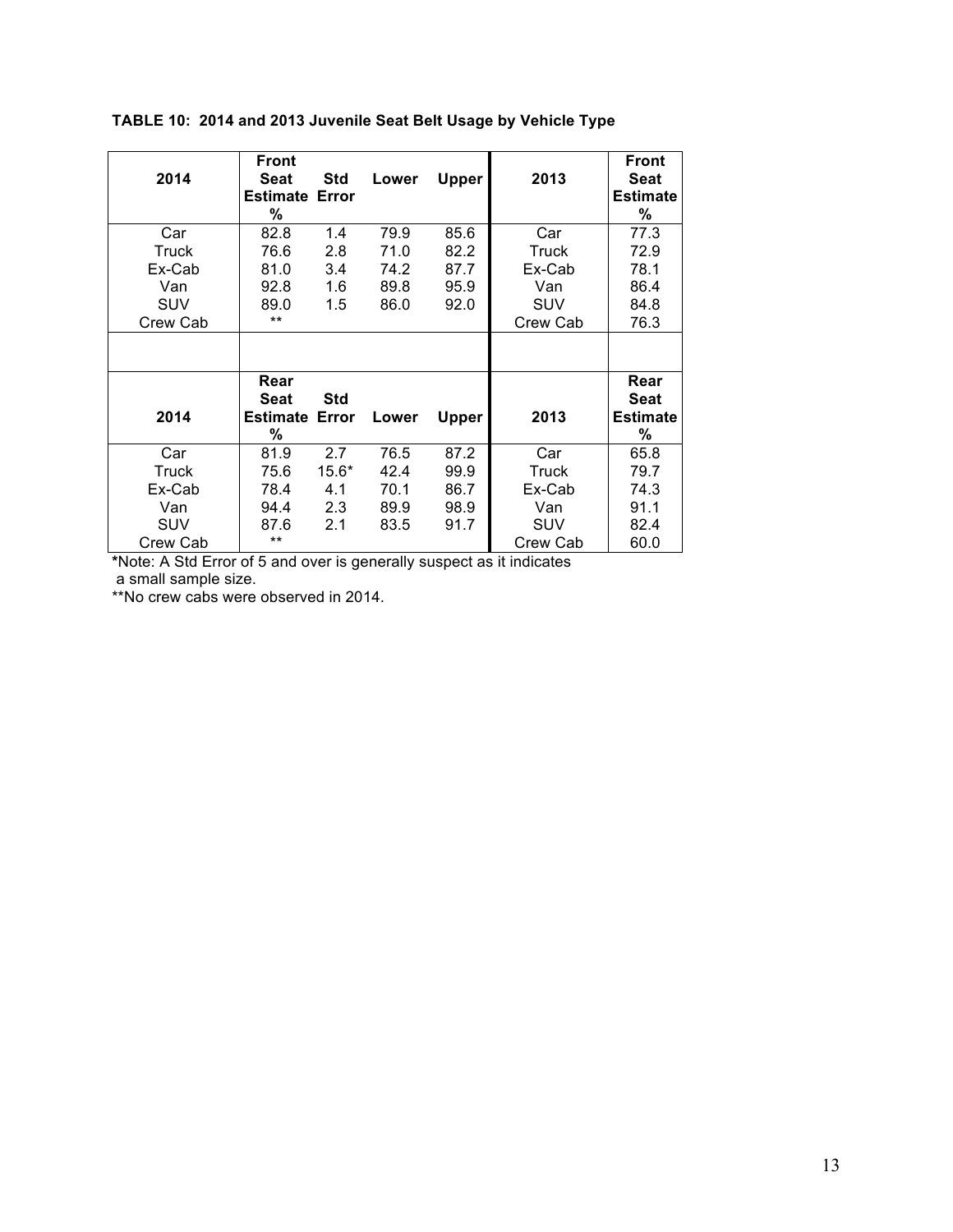#### **2014 and 2013 County Results for Colorado**

Tables 11a-11-d summarize the results by counties.

|                   | <b>Safety</b><br><b>Restraint</b><br><b>System</b><br><b>Estimate</b> |                     | Lower                      | <b>Upper</b>               | <b>Safety</b><br><b>Restraint</b><br><b>System</b><br><b>Estimate</b> |
|-------------------|-----------------------------------------------------------------------|---------------------|----------------------------|----------------------------|-----------------------------------------------------------------------|
| <b>Counties</b>   | %<br>(2014)                                                           | <b>Std</b><br>Error | <b>Confidence</b><br>Limit | <b>Confidence</b><br>Limit | %<br>(2013)                                                           |
| <b>Adams</b>      | 95.7                                                                  | 0.8                 | 94.0                       | 97.5                       | 97.3                                                                  |
| Arapahoe          | 82.1                                                                  | 2.8                 | 76.4                       | 87.7                       | 84.9                                                                  |
| <b>Boulder</b>    | 97.4                                                                  | 2.3                 | 92.6                       | 99.9                       | 100.0                                                                 |
| <b>Denver</b>     | 96.7                                                                  | 2.0                 | 92.6                       | 99.9                       | 91.2                                                                  |
| <b>Douglas</b>    | 91.3                                                                  | $5.5*$              | 79.3                       | 99.9                       | 85.0                                                                  |
| <b>El Paso</b>    | 91.8                                                                  | 2.9                 | 85.8                       | 97.7                       | 95.0                                                                  |
| <b>Fremont</b>    | 95.7                                                                  | 2.6                 | 89.5                       | 99.9                       | 93.9                                                                  |
| <b>Jefferson</b>  | 99.5                                                                  | 0.5                 | 98.6                       | 99.9                       | 98.2                                                                  |
| <b>Kit Carson</b> | 100.0                                                                 |                     | 100                        | 99.9                       | 100.0                                                                 |
| La Plata          | 92.0                                                                  | $6.8*$              | 74.4                       | 99.9                       | 88.5                                                                  |
| Larimer           | 98.1                                                                  | 1.5                 | 95.0                       | 99.9                       | 100.0                                                                 |
| <b>Las Animas</b> | 96.7                                                                  | 3.7                 | 87.8                       | 99.9                       | 82.1                                                                  |
| <b>Mesa</b>       | 86.9                                                                  | $9.1*$              | 65.4                       | 99.9                       | 94.1                                                                  |
| <b>Moffat</b>     | 93.6                                                                  | $6.8*$              | 77.0                       | 99.9                       | 100.0                                                                 |
| <b>Montrose</b>   | 100.0                                                                 |                     | 100                        | 99.9                       | 85.6                                                                  |
| <b>Pueblo</b>     | 92.5                                                                  | 2.8                 | 86.5                       | 98.6                       | 92.0                                                                  |
| <b>Rio Grande</b> | 63.6                                                                  | $10.1*$             |                            |                            | 100.0                                                                 |
| <b>Summit</b>     | 97.2                                                                  | 2.8                 | 90.0                       | 99.9                       | 100.0                                                                 |
| Weld<br>Yuma      | 98.1<br>97.2                                                          | 1.6.<br>2.4         | 94.8<br>91.7               | 99.9<br>99.9               | 100.0<br>100.0                                                        |

| Table 11a. Front Seat and Rear Seat Combined Safety Restraint |  |  |
|---------------------------------------------------------------|--|--|
| System (Child newborn - 4 years)                              |  |  |

**\***Note: A Std Error of 5 and over is generally suspect as it indicates a small sample size. Blank cells indicate that because of small sample sizes estimates could not be made.

Of the 20 counties included in the study, two had usage rates of 100%. Fifteen counties were between 90% and 100% usage for child restraint systems, and two counties were in the eighties with only Rio Grande under 82.1% at 63.6%.

Several of the more "rural" counties had usage rates above the 90% level. Even though there were some relatively low numbers in terms of observations in rural counties, the fact that there were only three counties below 90% usage is a significant improvement.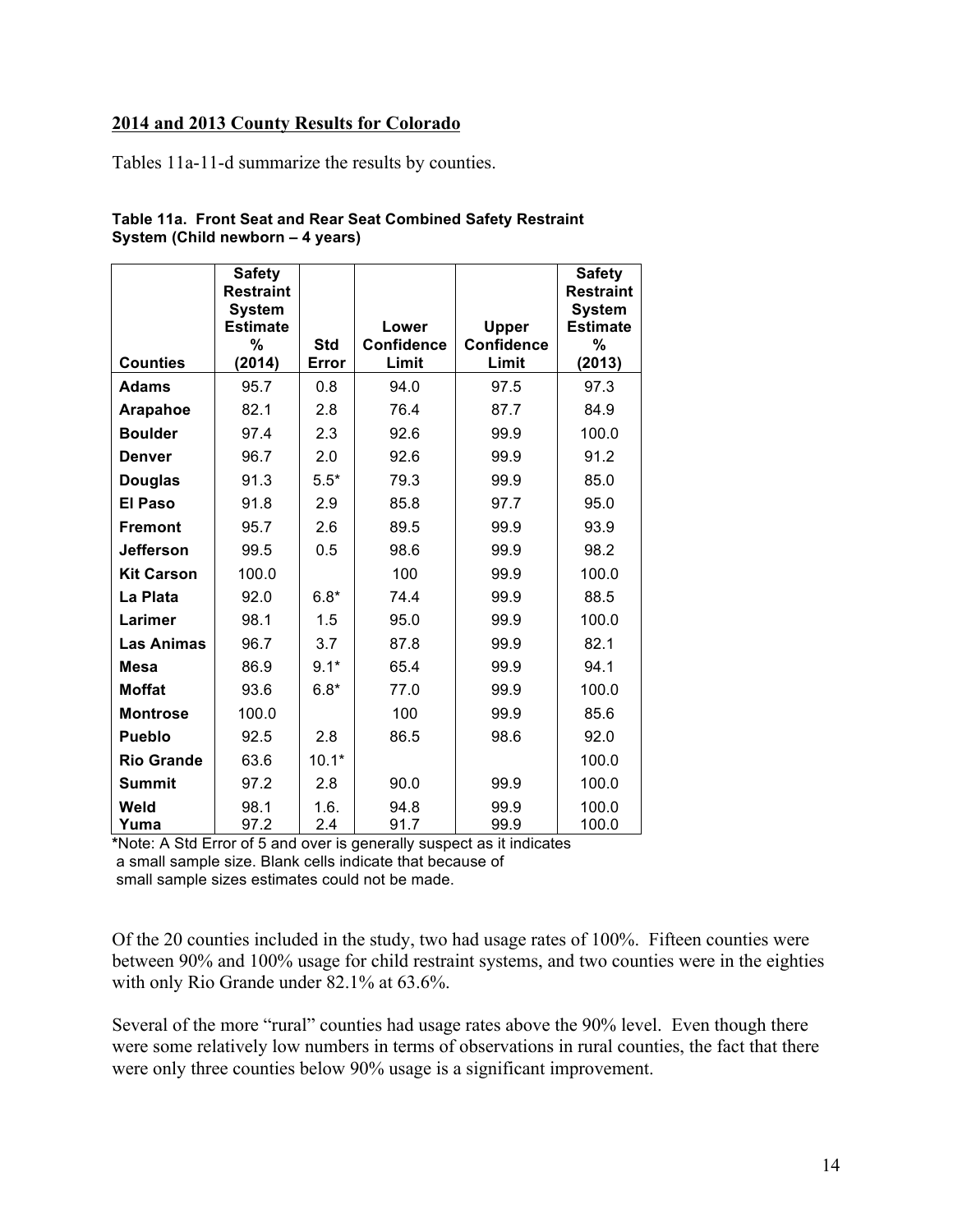|                   | <b>Booster</b>  |            |                   |                   | <b>Booster</b>  |
|-------------------|-----------------|------------|-------------------|-------------------|-----------------|
|                   | <b>Seat</b>     |            |                   |                   | <b>Seat</b>     |
|                   | <b>Estimate</b> |            | Lower             | <b>Upper</b>      | <b>Estimate</b> |
|                   | %               | <b>Std</b> | <b>Confidence</b> | <b>Confidence</b> | %               |
| <b>Counties</b>   | (2014)          | Error      | Limit             | Limit             | (2013)          |
| <b>Adams</b>      | 82.1            | $5.8*$     | 69.9              | 94.3              | 70.5            |
| Arapahoe          | 47.7            | $9.5*$     | 28.4              | 67.1              | 55.6            |
| <b>Boulder</b>    | 80.1            | $5.1*$     | 69.4              | 90.9              | 84.8            |
| <b>Denver</b>     | 73.8            | $9.9*$     | 53.7              | 94.0              | 59.9            |
| <b>Douglas</b>    | 52.6            | $8.3*$     | 34.2              | 71.0              | 49.5            |
| <b>El Paso</b>    | 81.0            | 2.6        | 75.8              | 86.2              | 70.7            |
| <b>Fremont</b>    | 84.2            | 3.6        | 75.4              | 92.9              | 65.8            |
| <b>Jefferson</b>  | 84.4            | 4.5        | 75.3              | 93.4              | 85.5            |
| <b>Kit Carson</b> | 100.0           | 0.0        |                   |                   | 85.7            |
| La Plata          | 9.6             | $7.9*$     |                   |                   | 61.9            |
| Larimer           | 84.2            | $5.3*$     | 73.1              | 95.3              | 81.1            |
| <b>Las Animas</b> | 74.4            | $7.3*$     | 57.5              | 91.3              | 42.2            |
| <b>Mesa</b>       | 65.7            | $11.6*$    | 41.1              | 90.4              | 92.0            |
| <b>Moffat</b>     | 73.4            | 3.6        | 65.3              | 81.4              | 95.0            |
| <b>Montrose</b>   | 65.4            | 2.4        | 59.9              | 70.9              | 82.4            |
| <b>Pueblo</b>     | 74.9            | 1.5        | 71.8              | 78.1              | 59.8            |
| <b>Rio Grande</b> | 15.9            | $11.7*$    | 0.1               | 44.6              | 68.5            |
| <b>Summit</b>     | 90.1            | $8.7*$     | 69.5              | 99.9              | 93.6            |
| Weld              | 75.7            | 4.7        | 65.7              | 85.7              | 74.9            |
| Yuma              | 80.8            | $7.4*$     | 64.1              | 97.5              | 82.7            |

**Table 11b. Front Seat and Rear Booster Seat Combined**

**\***Note: A Std Error of 5 and over is generally suspect as it indicates a small sample size. Blank cells indicate that because of small sample sizes estimates could not be made.

The results for the use of booster seats are perhaps more variable than any other category of this study. Usage rates range from a low of 9.6% in La Plata County to a high of 100% in Kit Carson County. The results seem to show that there are still many people who chose not to utilize booster seats for their children. Overall, some caution should be used in interpreting this data since the standard errors for 12 of the counties were greater than 5 on booster seat restraint usage estimates.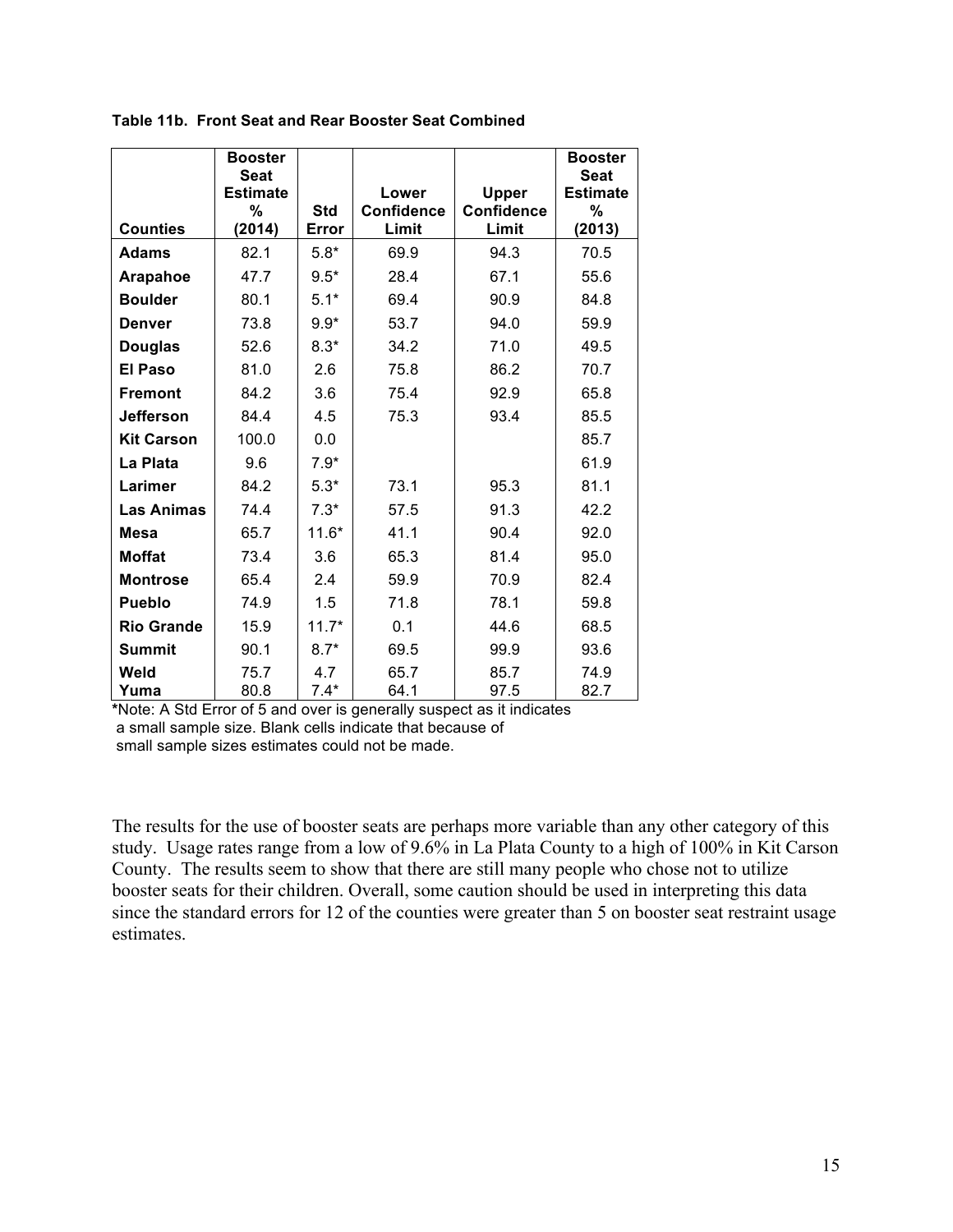|                   |                  |            |                   |                   | <b>Seat</b><br><b>Belt</b> |
|-------------------|------------------|------------|-------------------|-------------------|----------------------------|
|                   | <b>Seat Belt</b> |            | Lower             | <b>Upper</b>      | <b>Estimate</b>            |
|                   | Estimate%        | <b>Std</b> | <b>Confidence</b> | <b>Confidence</b> | %                          |
| <b>Counties</b>   | (2014)           | Error      | Limit             | Limit             | (2013)                     |
| <b>Adams</b>      | 69.8             | 3.3        | 62.9              | 76.7              | 63.0                       |
| Arapahoe          | 77.1             | 2.6        | 71.8              | 82.3              | 67.3                       |
| <b>Boulder</b>    | 92.2             | 2.7        | 86.7              | 97.8              | 93.4                       |
| <b>Denver</b>     | 71.1             | 3.5        | 64.2              | 78.1              | 67.1                       |
| <b>Douglas</b>    | 84.6             | 2.0        | 80.3              | 89.0              | 80.9                       |
| <b>El Paso</b>    | 88.8             | 1.8        | 85.3              | 92.4              | 84.3                       |
| <b>Fremont</b>    | 88.3             | 0.9        | 86.2              | 90.3              | 77.7                       |
| <b>Jefferson</b>  | 82.6             | 3.6        | 75.3              | 90.0              | 76.8                       |
| <b>Kit Carson</b> | 96.2             | 4.5        | 85.1              | 99.9              | 85.2                       |
| La Plata          | 88.9             | $9.7*$     | 64.0              | 99.9              | 90.1                       |
| Larimer           | 98.3             | 0.8        | 96.7              | 99.9              | 98.9                       |
| <b>Las Animas</b> | 75.8             | $5.2*$     | 64.1              | 87.6              | 66.0                       |
| <b>Mesa</b>       | 76.6             | $7.3*$     | 61.2              | 92.0              | 77.9                       |
| <b>Moffat</b>     | 86.7             | 2.1        | 82.0              | 91.3              | 87.5                       |
| <b>Montrose</b>   | 80.9             | $5.1*$     | 69.4              | 92.5              | 80.4                       |
| <b>Pueblo</b>     | 78.2             | 1.3        | 75.5              | 81.0              | 68.9                       |
| <b>Rio Grande</b> | 95.7             | 3.2        | 88.2              | 99.9              | 96.9                       |
| <b>Summit</b>     | 95.5             | 4.5        | 85.2              | 99.9              | 91.0                       |
| Weld              | 97.8             | 1.7        | 94.2              | 99.9              | 99.8                       |
| Yuma              | 77.2             | 2.9        | 70.2              | 84.2              | 62.3                       |

**Table 11c. Front Seat and Rear Seat Combined (Juvenile 5-15)**

**\***Note: A Std Error of 5 and over is generally suspect as it indicates a small sample size.

The juvenile survey data shown in Table 11c is fairly consistent across the 20 counties. Larimer County had the highest usage rate of 98.3% with Weld and Kit Carson at 97.8% and 96.2%, respectively. Adams and Denver counties were the lowest at 69.8% and 71.1%, respectively. The juvenile data continues to improve across most counties and has obviously been impacted in a positive way by the educational efforts focusing upon early teenagers.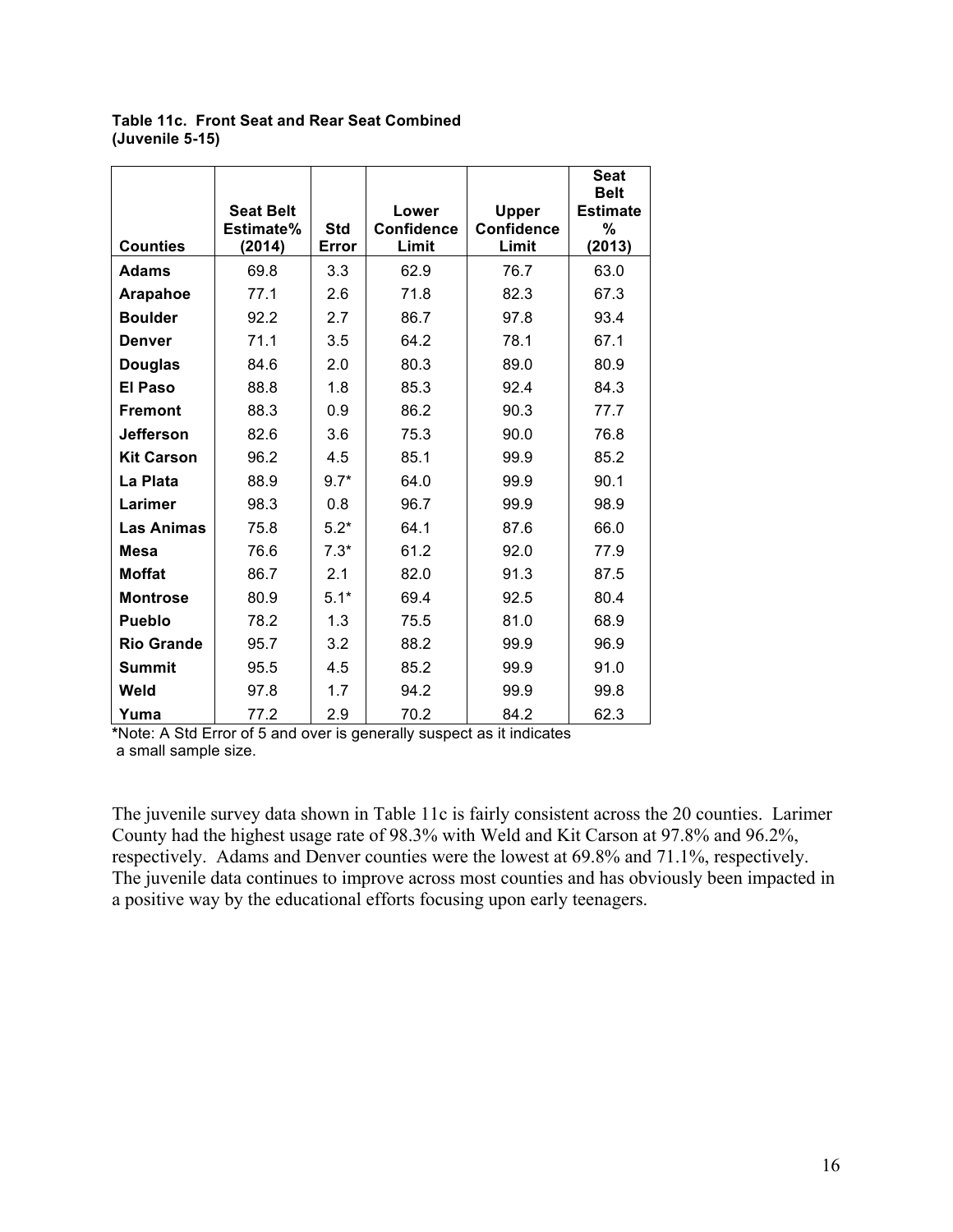**Table 11d. Drivers Wearing Seat Belts**

|                   | <b>Seat</b><br><b>Belt</b><br><b>Estimate</b> |            | Lower             |                                   | <b>Seat</b><br><b>Belt</b><br><b>Estimate</b> |
|-------------------|-----------------------------------------------|------------|-------------------|-----------------------------------|-----------------------------------------------|
|                   | %                                             | <b>Std</b> | <b>Confidence</b> | <b>Upper</b><br><b>Confidence</b> | $\%$                                          |
| <b>Counties</b>   | (2014)                                        | Error      | Level             | Level                             | (2013)                                        |
| <b>Adams</b>      | 82.9                                          | 3.0        | 76.7              | 89.1                              | 83.6                                          |
| Arapahoe          | 88.7                                          | 1.9        | 84.9              | 92.4                              | 85.0                                          |
| <b>Boulder</b>    | 97.1                                          | 1.4        | 94.1              | 99.9                              | 96.8                                          |
| <b>Denver</b>     | 86.6                                          | 2.2        | 82.2              | 90.9                              | 86.5                                          |
| <b>Douglas</b>    | 94.1                                          | 0.9        | 92.1              | 96.0                              | 91.4                                          |
| <b>El Paso</b>    | 90.9                                          | 1.3        | 88.3              | 93.5                              | 87.4                                          |
| <b>Fremont</b>    | 90.5                                          | 0.5        | 89.4              | 91.7                              | 80.9                                          |
| <b>Jefferson</b>  | 90.5                                          | 1.0        | 88.5              | 92.5                              | 89.9                                          |
| <b>Kit Carson</b> | 91.1                                          | $5.8*$     | 77.8              | 99.9                              | 91.2                                          |
| La Plata          | 95.2                                          | 3.9        | 85.6              | 99.9                              | 92.4                                          |
| Larimer           | 96.5                                          | 0.9        | 94.6              | 98.3                              | 98.2                                          |
| <b>Las Animas</b> | 79.3                                          | 3.7        | 71.0              | 87.6                              | 76.2                                          |
| <b>Mesa</b>       | 86.3                                          | 3.3        | 79.5              | 93.2                              | 89.1                                          |
| <b>Moffat</b>     | 82.7                                          | 2.9        | 76.1              | 89.2                              | 89.8                                          |
| <b>Montrose</b>   | 87.0                                          | 2.2        | 82.1              | 91.9                              | 87.4                                          |
| <b>Pueblo</b>     | 81.2                                          | 1.0        | 79.0              | 83.3                              | 78.2                                          |
| <b>Rio Grande</b> | 95.2                                          | 2.0        | 90.5              | 99.9                              | 97.8                                          |
| <b>Summit</b>     | 98.4                                          | 1.0        | 96.2              | 99.9                              | 99.0                                          |
| Weld              | 95.5                                          | 1.3        | 92.8              | 98.1                              | 98.6                                          |
| Yuma              | 76.8                                          | $8.2*$     | 58.2              | 95.4                              | 82.3                                          |

**\***Note: A Std Error of 5 and over is generally suspect as it indicates

a small sample size.

The results for driver seat belt usage are shown in Table 11d. Only three counties had usage rates lower than the 82.4% rate of the statewide survey. All three counties, Las Animas, Yuma, and Pueblo, are mostly rural in nature. Eleven of the counties were over 90% with Summit County having the highest rate of 98.4%. Weld County at 95.5%, Larimer County at 96.5%, and Boulder County at 97.1% were also among the highest usage rates. As noted earlier in the report, it appears that drivers tend to buckle up more consistently when children are in the car. The much higher usage rates for drivers in this study compared to the pre-mobilization and statewide surveys reinforces this assumption.